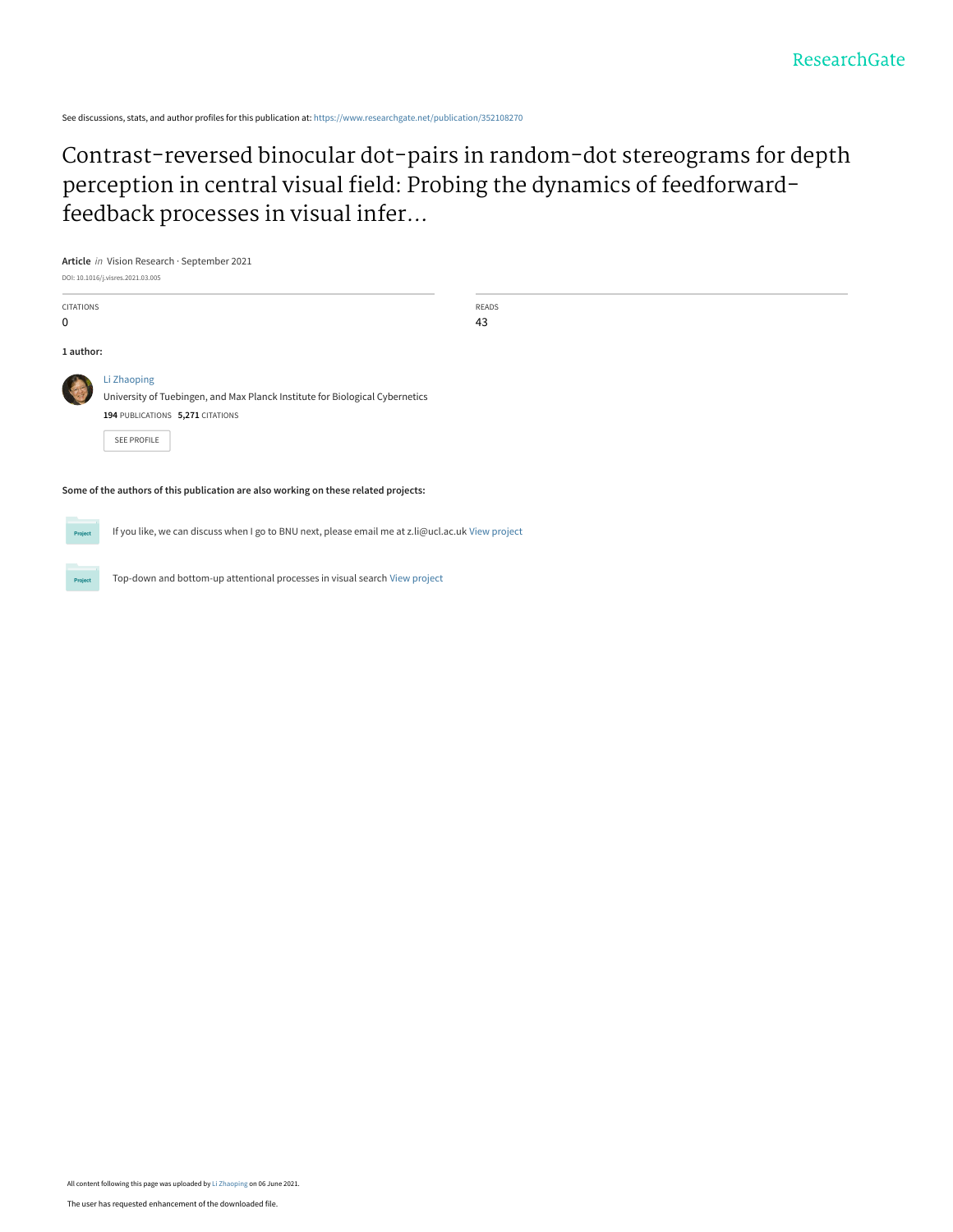## Contrast-reversed binocular dot-pairs in random-dot stereograms for depth perception in central visual field: Probing the dynamics of feedforward-feedback processes in visual inference

Li Zhaoping

University of Tübingen, Max Planck Institute for Biological Cybernetics, Tübingen, Germany

Published 2021 in *Vision Research*, Vol. 186, Pages 124-139.

Abstract: In a random-dot stereogram (RDS), the spatial disparities between the interocularly corresponding black and white random dots determine the depths of object surfaces. If a black dot in one monocular image corresponds to a white dot in the other, disparity-tuned neurons in primary visual cortex (V1) respond as if their preferred disparities become non-preferred and vice versa, reversing the disparity sign reported to higher visual areas. Reversed depth is perceptible in the peripheral but not the central visual field. This study demonstrates that, in central vision, adding contrast-reversed dots to a noisy RDS (containing the normal contrast-matched dots) can augment or degrade depth perception. Augmentation occurs when the reversed depth signals are congruent with the normal depth signals to report the same disparity sign, and occurs regardless of the viewing duration. Degradation occurs when the reversed and normal depth signals are incongruent with each other *and* when the RDS is viewed briefly. These phenomena reflect the Feedforward-Feedback-Verify-and-reWeight (FFVW) process for visual inference in central vision, and are consistent with the central-peripheral dichotomy that central vision has a stronger top-down feedback from higher to lower brain areas to disambiguate noisy and ambiguous inputs from V1. When a RDS is viewed too briefly for feedback, augmentation and degradation work by adding the reversed depth signals from contrast-reversed dots to the feedforward, normal, depth signals. With a sufficiently long viewing duration, the feedback vetoes incongruent reversed depth signals and amends or completes the imperfect, but congruent, reversed depth signals by analysis-by-synthesis computation.

Keywords: Central vision, contrast-reversed random-dot stereogram, central-peripheral dichotomy (CPD), reversed-depth perception, top-down feedback, primary visual cortex (V1), analysis-by-synthesis, Feedforward-Feedback-Verify-and-reWeight (FFVW).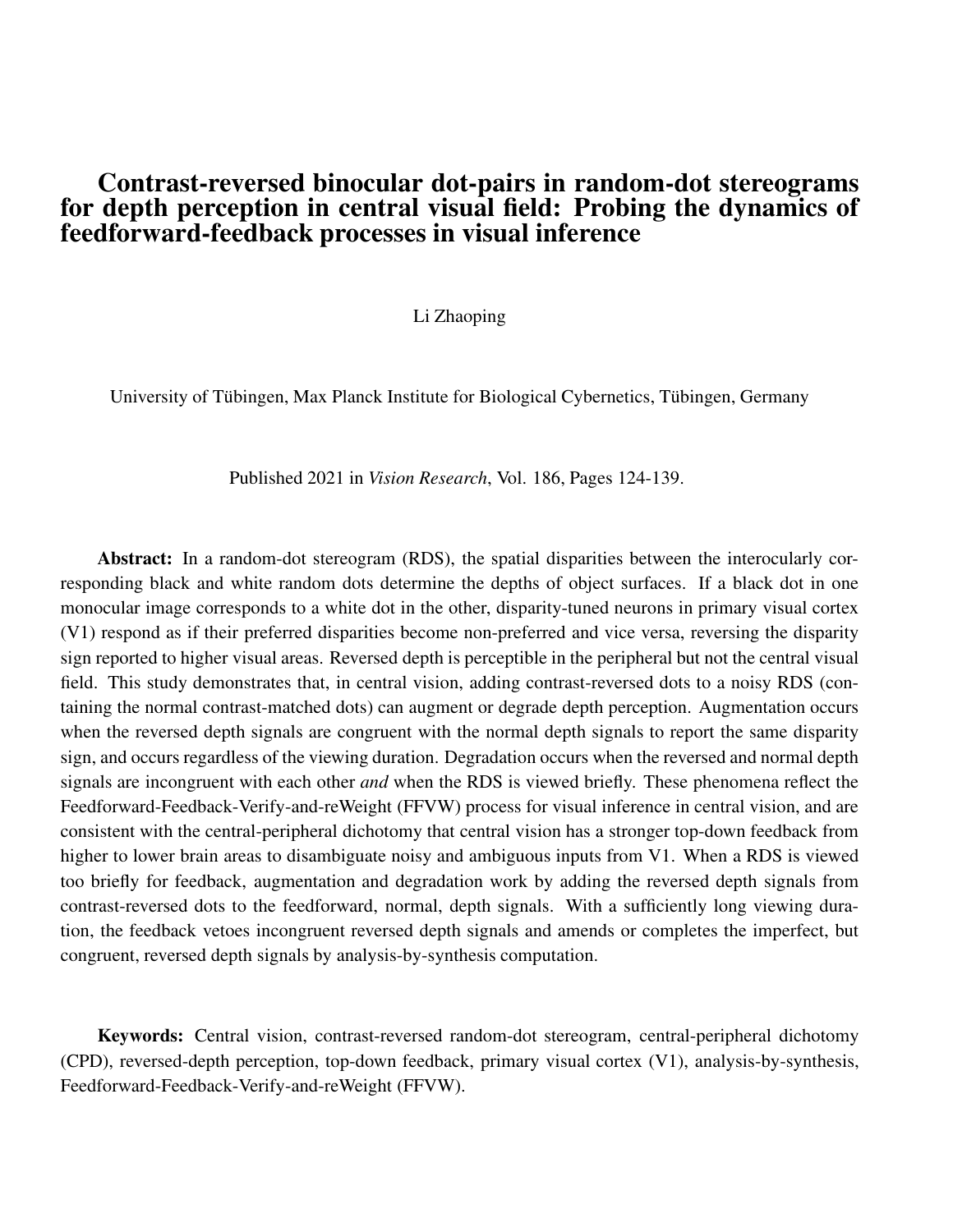# 1 Introduction

Julesz (1971) popularized the use of the random-dot stereograms (RDSs) for studying stereo vision. In a RDS, depth cues are unavailable monocularly, and are only available in the correspondence between dots in different eyes. The spatial disparity between the corresponding dots, one in the left eye and the other in the right eye, gives the depth signal. Fig. 1A shows a schematic of a RDS containing a central disk of dots in front of a surrounding ring of dots in a three-dimensional (3D) scene. Each dot in the ring occupies the same location in the two monocular images that are viewed by the two eyes; this defines these dots as having a zero binocular disparity. For each dot in the central disk, the location of its image in the left eye is displaced relative to that in the right eye. This displacement is called binocular disparity and is indicated in Fig. 1A by an arrow pointing from the right-eye dot to the corresponding left-eye dot. The rightward pointing arrow defines a positive disparity, consistent with the disk being in front of the surrounding ring in 3D space, i.e., being nearer to the viewer than the surrounding ring. A negative disparity would be represented by a leftward pointing arrow, and would characterize a disk that lay behind the surrounding ring.

Neurons in the primary visual cortex (V1) are tuned to binocular disparities in visual input stimuli such as gratings, bars, or RDSs (Ohzawa et al., 1990; Qian, 1994; Cumming and Parker, 1997). Each disparitytuned neuron has a disparity tuning curve — its response is higher to its preferred disparities than to its non-preferred disparities. For example, some neurons prefer positive disparity and thus respond more to nearer depth surfaces, whereas other neurons prefer negative disparity and respond more to farther surfaces. Patterns of such neural responses send information about surface depths from V1 to higher brain areas. Conventional RDSs involve dots whose contrast polarities are matched between the two eyes (as in Fig. 1A). In this paper, we call the depth signals emanating from V1 based on such contrast-matched RDSs normal depth signals.

However, V1 neurons also respond to contrast-reversed inputs, including RDSs, when the corresponding inputs in the two eyes have opposite contrast polarity, such that, e.g., a black dot in one eye corresponds to a white dot in the other eye(Ohzawa et al., 1990; Cumming and Parker, 1997). The neural responses to contrast-reversed RDSs are lower to the disparity that is usually preferred, and higher to the disparity that is usually not preferred. In other words, consider a neuron that is excited by the positive disparity of a nearer surface in a contrast-matched RDS like Fig. 1A (and suppressed by a negative disparity for a farther-surface). This neuron will then be suppressed by the same positive disparity (and excited by the same negative disparity) if the contrast-matched dots are replaced by contrast-reversed dots without changing the disparity. Hence, to a contrast-reversed RDS, neural responses signal reversed depth to higher brain areas. In this paper, we call these V1 responses reversed depth signals.

For many years, it has been known that humans cannot perceive the reversed depth reported by V1 in response to the contrast-reversed RDSs(Cumming et al., 1998; Read and Eagle, 2000; Doi et al., 2011; Asher and Hibbard, 2018). For example, if each contrast-matched dot-pair for the central disk in Fig. 1A is replaced by a contrast-reversed dot-pair at the same respective monocular image location (and thus keeping the disparity unchanged), human observers would not be able to tell whether the central disk is in front of, or behind, the surrounding ring (when the RDS is viewed in the central visual field). Here, we show that the contrast-reversed dot-pairs can still impact depth perception when they are mixed with contrast-matching dot-pairs. Furthermore, we use these observations in various visual input situations to probe the feedforward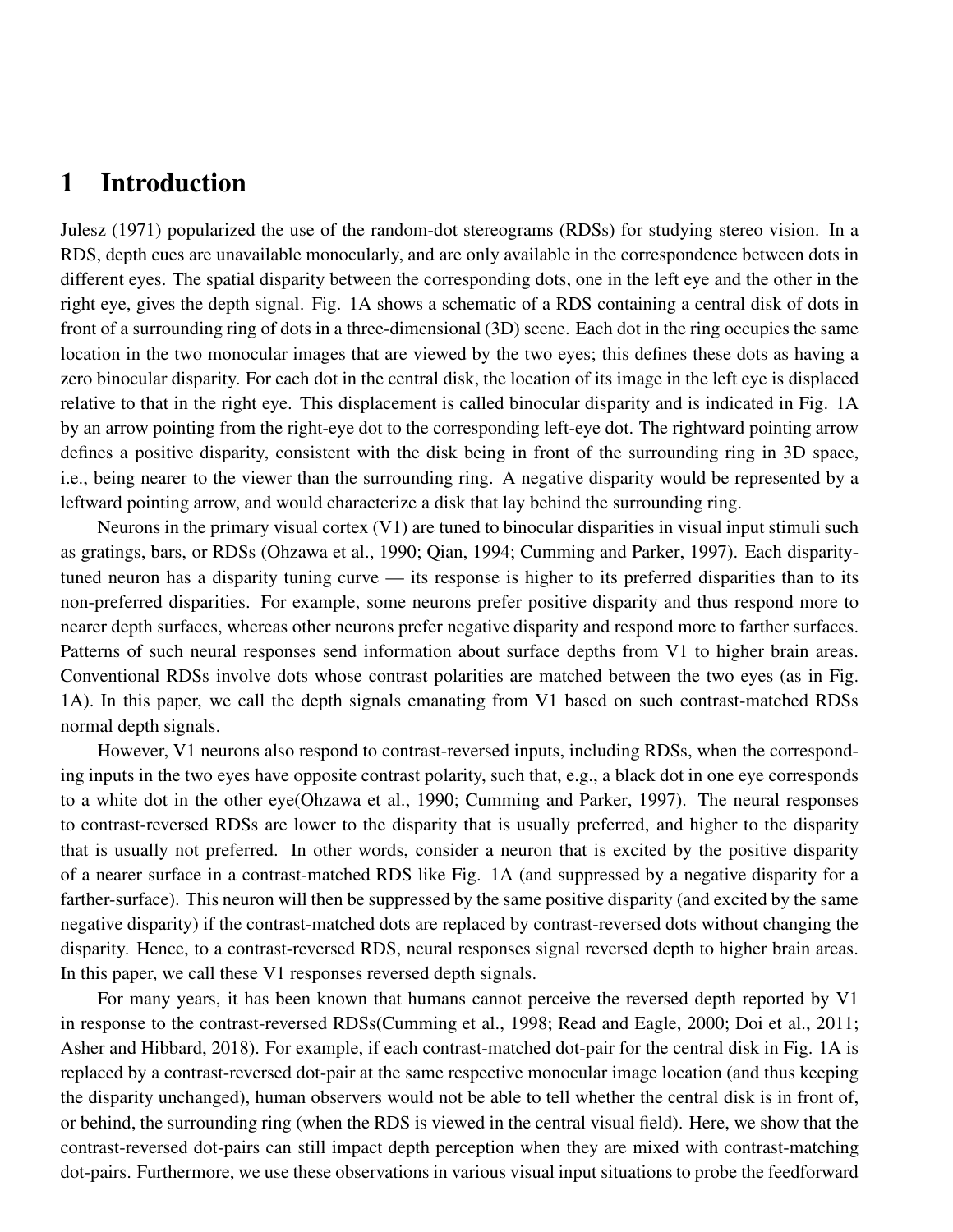

Figure 1: Schematics of six kinds of RDSs. (A): A traditional RDS, depicting a central disk surface of dots in front of the surrounding ring of dots. The concentric circular contours are for illustration only and are not part of the visual input. Black and white dots in the ring depict binocular dots having zero disparity. In the central disk, a binocular dot with a positive disparity is represented using a pair of contrast-matched dots linked by a rightward arrow pointing from the right-eye dot to the corresponding left-eye dot. Each such a pair of dots is called a homo-pair since the two dots in a pair have the same contrast polarity (black or white). (B) like A, but the disk also contains some contrast-polarity-reversed pairs, or hetero-pairs, of dots (a white dot in one eye and a black dot in the other eye). The two dots in a hetero-pair are linked by an arrow pointing leftward to depict a negative binocular disparity. However, the hetero-pairs signal, via V1 responses, a reversed depth, i.e., for a disparity in the opposite direction to that of the arrow. Thus, both homo-pairs and hetero-pairs in (B) indicate, in their associated V1 responses, that the disk is in front of the ring. (C) Like B, except that the hetero-pairs have a positive disparity, so that the reversed depth signals indicate that the disk is behind the ring, incongruent with the normal depth signals from the homo-pairs. D, E, F): like A, B, C, respectively, except that the central disk contains also monocular noise dots. Each noise dot is randomly shown to either the left or right eye, and is randomly black or white (visualized by a black or white circle with a darker or lighter shade inside, respectively). Noise dots do not correspond with any dot in the other eye, and are not due to depth occlusion. In a dense RDS, each noise dot could accidentally match up with other stimulus dots (including the binocularly corresponding dots) in the other eye to generate a perception of random and noisy depth dots in a 3D scene.

and feedback interactions between V1 and higher visual areas.

Before we proceed further, it is useful to define some terms. In the literature, contrast-matched RDSs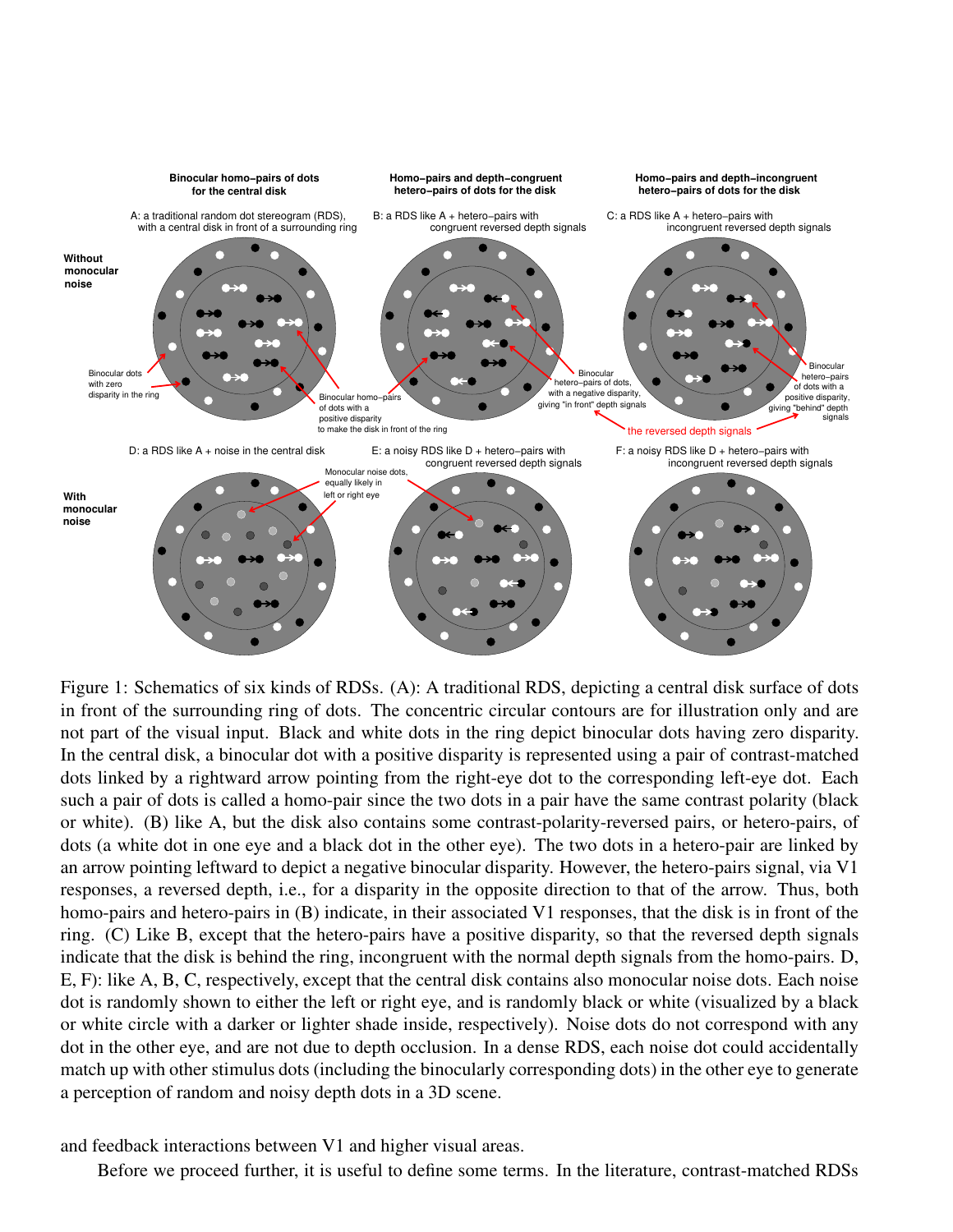are often called correlated RDSs and contrast-reversed RDSs are often called anti-correlated RDSs. However, if a RDS contains a mixture of contrast-matched and contrast-reversed pairs of binocularly corresponding dots, the overall binocular correlation could be positive or negative depending on whether the contrastmatched pairs dominate. So to avoid confusion, we will not use the term correlated or anti-correlated to describe any RDS. A binocularly corresponding pair of dots will be explicitly called a contrast-polaritymatched pair or a contrast-polarity-reversed pair. To shorten the term, it is also called a contrast-matched pair or a contrast-reversed pair, or simply a homo-pair or a hetero-pair, respectively. A RDS (or a surface patch in a RDS) will be described by two quantities, one is  $f_{homo}$ , the fraction of dots that belong to homopairs, and the other is  $f_{hetero}$ , the fraction of dots that belong to hetero-pairs. A RDS with  $f_{homo} > 0$  and  $f_{hetero} = 0$  will be called a contrast-matched RDS; while a RDS with  $f_{homo} = 0$  and  $f_{hetero} > 0$  will be called a contrast-reversed RDS.

The fact that human observers typically cannot see reversed depth in a contrast-reversed RDS is consistent with the idea that V1 is not a site of consciousness(Crick and Koch, 1995). However, Zhaoping and Ackermann (2018) showed that the reversed depth can be perceived in the peripheral visual field, as predicted by the central-peripheral dichotomy (CPD) which was originally proposed on the basis of computational and psychophysical arguments(Zhaoping, 2017). CPD considers the top-down feedback from higher to lower visual areas (such as V1) to aid visual recognition, particularly in challenging situations such as noisy, ambiguous, or partially occluded visual inputs. CPD suggests that this feedback is stronger in central vision and weaker or absent in peripheral vision. According to this proposal, perceptual inference in central vision is a form of analysis-by-synthesis(Helmholtz, 1925; MacKay, 1956; Yuille and Kersten, 2006). V1 responses are feedforward signals reporting, e.g., an input binocular disparity to suggest to higher visual areas initial hypotheses for a perceptual decision about, e.g., the depth of an underlying object surface. If sensory inputs are unclear or ambiguous in central vision, multiple hypotheses that are in conflict with each other can be suggested and given substantial weights in the feedforward signal. Each of the initial hypotheses is re-evaluated by the brain in three steps. First, according to brain's internal model or prior knowledge of the visual world, higher brain centers synthesize a would-be visual input that should resemble the actual visual input if the perceptual hypothesis suggested by the feedforward signals is correct. Second, the synthesized input is fed back to lower visual areas such as V1 for comparison with the actual visual input. Third, the strength of the initial perceptual hypothesis is reweighted according to the degree of the match between the synthesized and the actual inputs, such that a good or poor match strengthens or weakens, respectively, the initial hypothesis for the ultimate perceptual outcome. These steps are called the Feedforward-Feedback-Verify-reWeight (FFVW) process(Carpenter and Grossberg, 1987; Zhaoping, 2017). Critically, the verification occurs in lower visual areas via feedback since, due to an attentional bottleneck starting at V1's output according to a recent proposal(Zhaoping, 2019), not all visual input information available in V1 is sent forward to higher visual areas. Because of this bottleneck, the feedforward signals from V1 are even more ambiguous than the retinal signals about the properties of the visual scene.

Consider the application of FFVW to a visual input containing a contrast-reversed RDS with a positive disparity for a near depth surface. V1 neurons respond as if the input disparity is negative, and feed an initial hypothesis for a far surface to higher areas. These higher areas synthesize inputs as being from homopairs of dots on a far surface according to their internal model of the world. The synthesized inputs are fed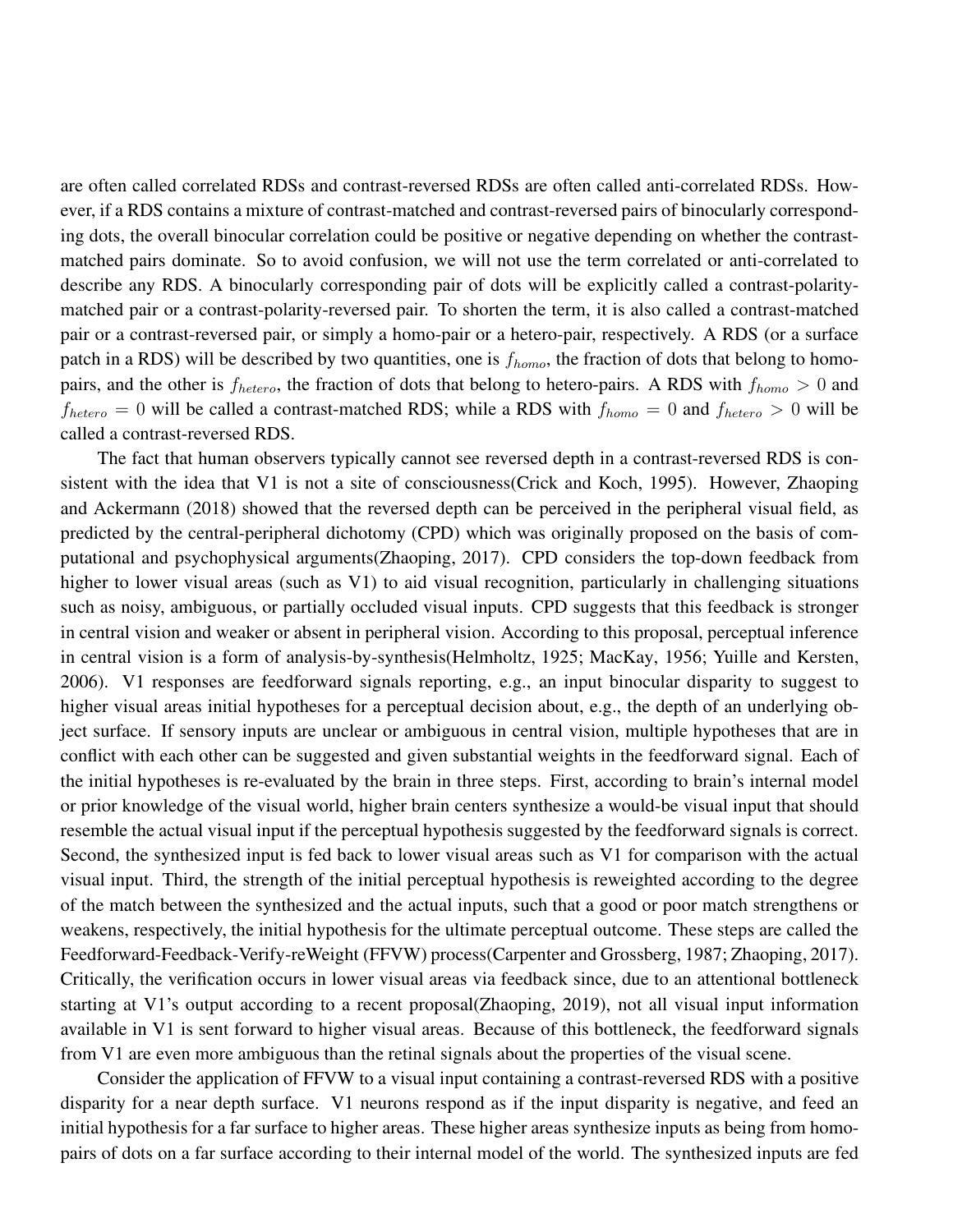back to V1, and they fail to match the actual inputs containing the hetero-pairs. Consequently, the initial hypothesis of a far depth, the reversed depth, fails the verification and is therefore weakened or vetoed by the reweighting, making it hard for observers to perceive a far depth surface. According to the CPD, the feedback in FFVW is weaker in the peripheral visual field. Consequently, peripheral reversed depth signals in the feedforward inputs are less likely to be vetoed, making the reversed depth more likely perceived. Accordingly, peripheral vision is more vulnerable to visual illusions suggested by misleading inputs from V1(Zhaoping, 2019). Indeed, illusions analogous to the reversed depth, such as reversed phi motion(Anstis, 1970) and the flip tilt illusion(Zhaoping, 2020), caused by V1 neural responses to hetero-pairs of stimulus correspondence in two different time points or spatial locations, are stronger or only visible in peripheral vision.

In this paper, we infer the feedforward and feedback dynamics of FFVW in central vision by examining how reversed depth signals from hetero-pairs of dots influence perception of the depth generated by homopairs of dots. Although the reversed depth of a surface generated purely by hetero-pairs of dots is typically invisible in central vision, the feedforward signals that they generated could combine with those of homopairs if the latter are also present. For example, if the reversed depth signals from the hetero-pairs agree with the normal depth signals from the homo-pairs (this occurs when the disparity in hetero-pairs is the negative of the disparity in the homo-pairs), as in Fig. 1BE, the combined feedforward depth signals from V1 could be stronger. We can then expect, for example, that depth perception will be stronger or clearer for such a RDS compared to another RDS that has the same homo-pairs of dots without the hetero-pairs of dots. Conversely, if the reversed depth signals from the hetero-pairs are opposite to the normal depth signals from the homo-pairs (when the hetero- and homo-pairs of dots have the same disparity, see Fig. 1CF), we could expect depth perception to be weaker or less clear.

Explicitly, we consider that each patch of RDS, e.g., the RDS patch for the central disk in Fig. 1, can have up to three kinds of image dots: (1) dots from homo-pairs which create conventional normal depth signals, (2) dots from hetero-pairs which create reversed depth signals, and (3) monocular noise dots, which can be in the left-eye or right-eye image, that do not correspond with any dot in the monocular image of the other eye (for simplicity, we ignore monocular dots due to occlusion here). In each monocular image, we use  $f_{homo}$ ,  $f_{hetero}$ , and  $f_{noise}$  to denote the fractions of dots arising from homo-pairs, hetero-pairs, and noise, respectively, so that

$$
f_{homo} + f_{hetero} + f_{noise} = 1.
$$
\n<sup>(1)</sup>

For simplicity, and unless stated explicitly otherwise, in the current study, we restrict the disparity in the hetero-pairs of dots to be uniformly either the negative of, or the same as, the disparity of the homo-pairs. Correspondingly, the reversed depth signal in the hetero-pairs is, respectively, in agreement with (when homo- and hetero-pairs have the opposite disparity), or the opposite of (when homo- and hetero-pairs have the same disparity), the depth signal associated with the homo-pairs. The corresponding RDS will be called depth-congruent or depth-incongruent, or incongruent or congruent for short. A RDS without any heteropairs will be called depth-neutral or neutral for short. To illustrate, the characteristics and notations for the central disk in each RDS in Fig. 1 are listed in Table 1.

In general, this study uses RDSs containing noise dots such as those shown in Fig. 1DEF which are neutral, congruent, and incongruent, respectively. Unless stated explicitly, all the RDSs used in the study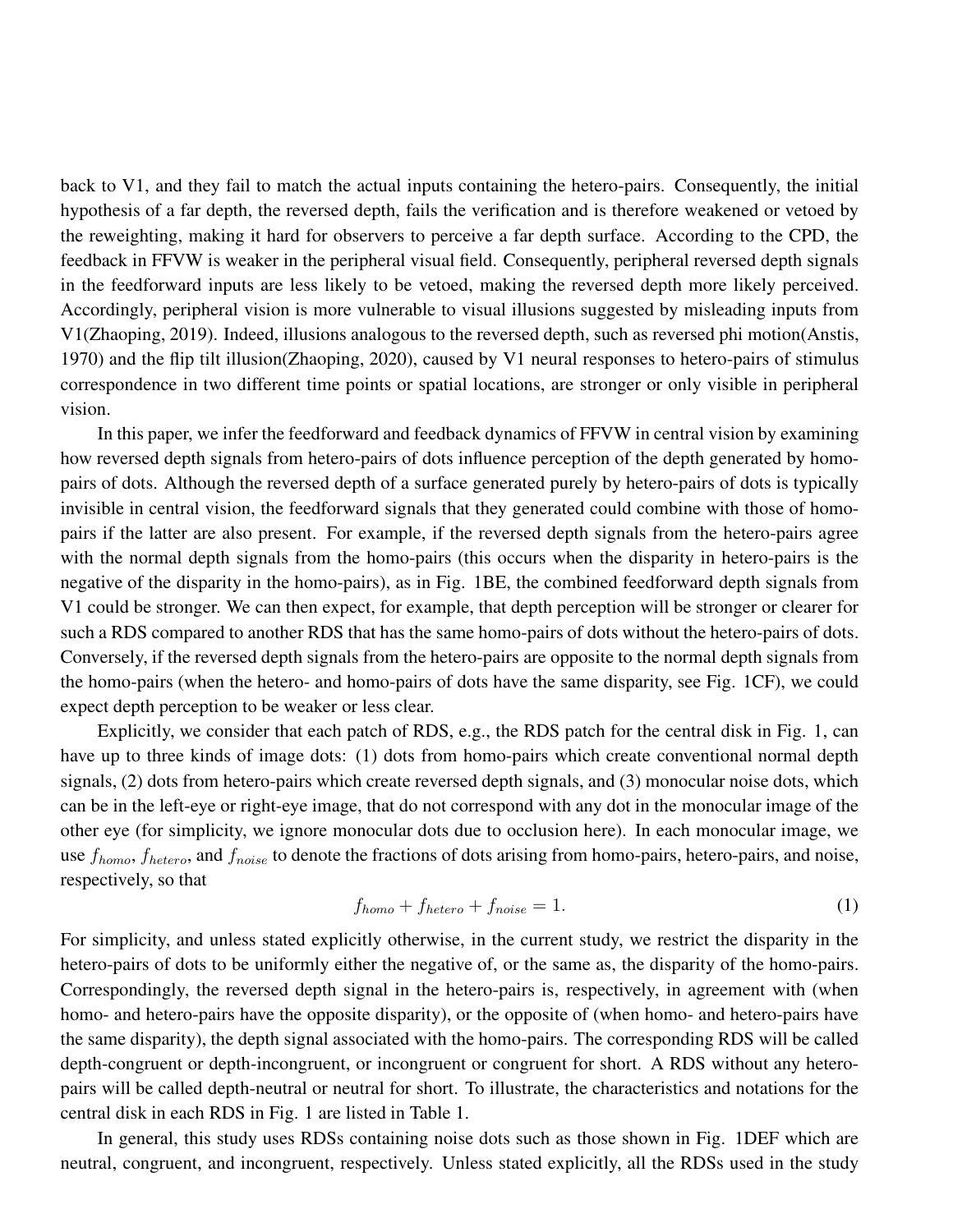|                              | Fractions $f_{homo}$ , $f_{hetero}$ , and $f_{noise}$ of dots |                    |                 | disparities $d_{\text{homo}}$ and $d_{\text{hetero}}$ |
|------------------------------|---------------------------------------------------------------|--------------------|-----------------|-------------------------------------------------------|
|                              | for depth                                                     | for reversed-depth | for noise       | in homo- and hetero-pairs                             |
| Noiseless RDSs               |                                                               |                    |                 |                                                       |
| Fig. 1A, a neutral RDS,      | $f_{homo}=1,$                                                 | $f_{hetero} = 0,$  | $f_{noise} = 0$ | no hetero-pairs                                       |
| Fig. 1B, a congruent RDS,    | $f_{homo} < 1$ ,                                              | $f_{hetero} > 0$ , | $f_{noise} = 0$ | $d_{\text{homo}} = -d_{\text{hetero}}$                |
| Fig. 1C, an incongruent RDS, | $f_{homo} < 1$ ,                                              | $f_{hetero} > 0$ , | $f_{noise} = 0$ | $d_{\text{homo}} = d_{\text{hetero}}$                 |
| Noisy RDSs                   |                                                               |                    |                 |                                                       |
| Fig. 1D, a neutral RDS,      | $f_{homo} < 1$ ,                                              | $f_{hetero} = 0,$  | $f_{noise} > 0$ | no hetero-pairs                                       |
| Fig. 1E, a congruent RDS,    | $f_{homo} < 1$ ,                                              | $f_{hetero} > 0$ , | $f_{noise} > 0$ | $d_{\text{homo}} = -d_{\text{hetero}}$                |
| Fig. 1F, an incongruent RDS, | $f_{homo} < 1$ ,                                              | $f_{hetero} > 0$ , | $f_{noise} > 0$ | $d_{\text{homo}} = d_{\text{hetero}}$                 |

Table 1: Characteristics and notations for the random-dot stereograms (RDSs) in Fig. 1

have the same net density of stimulus dots when we include all dots regardless of whether they arise from homo-pairs, hetero-pairs, or noise dots. Viewing such a noisy RDS, observers typically find the depth surface of the central disk noisy. A noise dot in one eye can accidentally match a noise or even a non-noise dot in the other eye, generating ghost depth dots that can be perceived when the viewing duration is not too brief. See Fig. 2 for examples. As we will see later, two neutral RDSs (with  $f_{hetero} = 0$ ) with sufficiently different signal-to-noise ratios  $f_{homo}/f_{noise}$  are also perceived as being differentially noisy. However, given a noisy RDS, even non-naive observers find it hard to tell without scrutiny whether the noisy RDS contains hetero-pairs of dots. Hence, consider two noisy RDSs which have the same set of homo-pairs of dots, e.g., both of them have  $f_{homo} = 50\%$ . One RDS is neutral (hence its  $f_{noise} = 50\%$ ), and the other is congruent (or incongruent) with (e.g.,)  $f_{noise} = 25\%$  and  $f_{hetero} = 25\%$ . We can ask which of these two RDSs yields a stronger or clearer percept of the depth surface. If the hetero-pairs of dots behave like noise dots for depth perception, then the two RDSs should result in similar quality of depth percept, thus appearing equally noisy. Otherwise, one RDS should appear less noisy than the other. For example, the congruent RDS may appear less noisy, and/or subjects may find it more difficult to discriminate depth in the incongruent RDS.

Hence, to answer our scientific question of whether the reversed depth signals produced by the heteropairs have any perceptual impact that is different from the impact of noise dots, we compare depth perception for neutral, congruent, and incongruent noisy RDSs that have the same  $f_{homo}$  and the same density of total stimulus dots. Such noisy RDSs that differ in their composition and nature of noise dots and hetero-pairs of dots, are illustrated schematically in Fig. 1DEF, and shown in experimental form in Figs. 2ABC and Figs. 2DEF.

Fig. 3A depicts plausible hypotheses about the perceptual effects of the reversed depth: (1) "no effect", depicted by the blue line, when the depth percepts are equally clear in the neutral, congruent, and incongruent RDSs having the same  $f_{homo}$ , (2) "pro-effect", when the depth percept is clearer in the congruent RDS than the neutral RDS, and (3) "anti-effect", when the depth percept is less clear in the incongruent RDS than the neutral RDS. One plausible hypothesis is that pro- and anti-effects are simultaneously present. The "no effect" hypothesis is expected from the invisibility of the reversed depth in a pure contrast-reversed RDS in central vision, and suggests an overwhelming feedback veto on the feedforward reversed depth signals from V1. The other two effects suggest that the feedback is ineffective, or does not completely veto the reversed depth signals, or utilizes the reversed depth signals in perceptual inferences in a way aligned with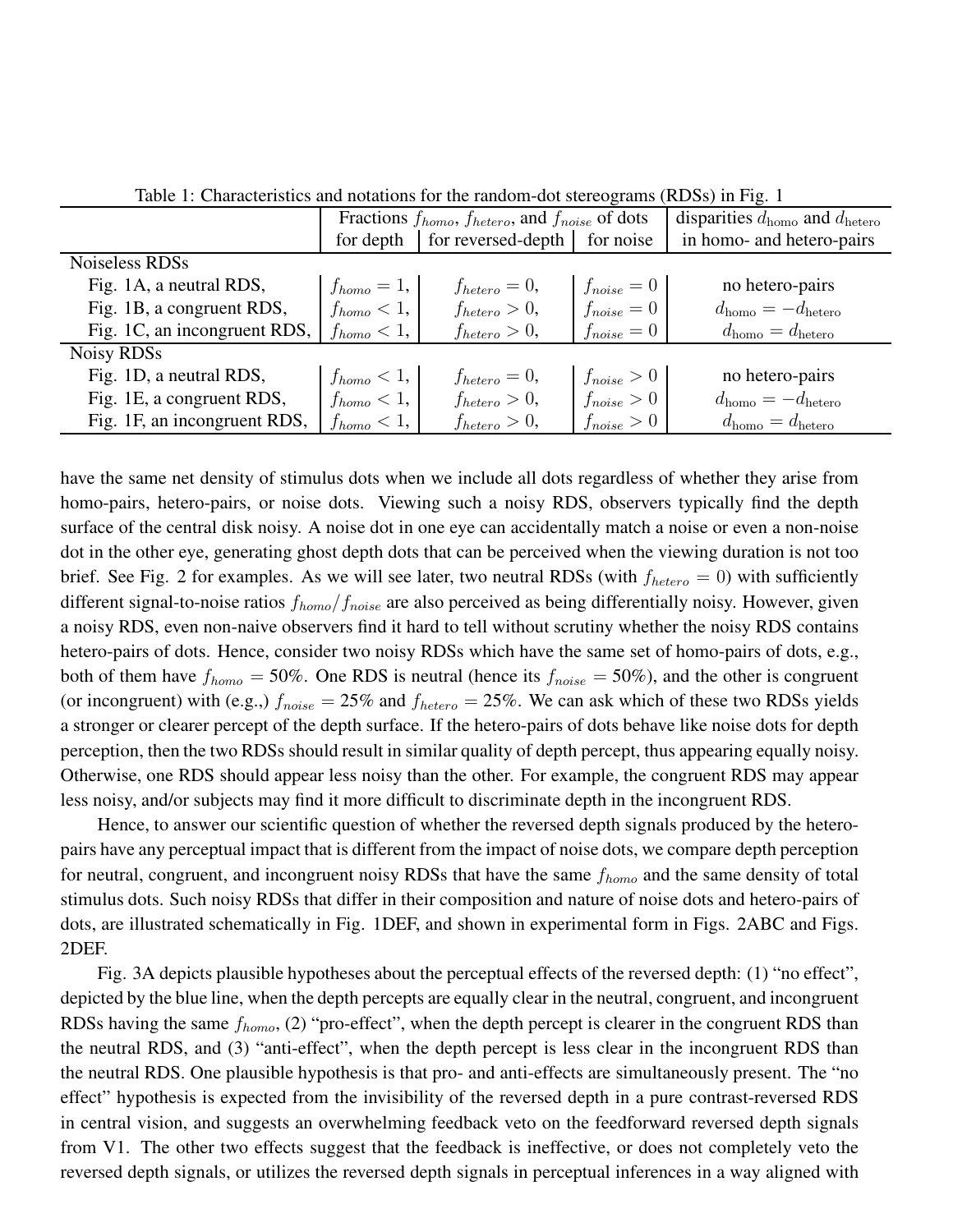

Figure 2: Six example RDSs of the type in the experiments using a smaller size for the stimulus dots. Each RDS, for a central disk in front of the surrounding ring in 3D, contains a pair of images displayed side by side, the left image shown to the left eye and the right image to the right eye. Each RDS is characterized by the fractions  $f_{homo}$ ,  $f_{hetero}$ , and  $f_{noise}$ , respectively, of stimulus dots for the central disk that arise from homo-pairs of binocular (contrast-matched) dots, hetero-pairs of binocular (contrast-reversed) dots, and random monocular noise dots that do not arise from occlusion or correspondence between the two eyes, and  $f_{homo} + f_{hetero} + f_{noise} = 1$  by definition. (The surrounding ring has only homo-pairs of binocular dots as in all the experimental stimuli.) The right three RDSs are noisier (with a smaller  $f_{homo}$  and a larger  $f_{noise}$ ) than the left ones. Free fusing the left and right images in each RDS, readers can experience that the effect of the reversed depth signals by the hetero pairs depends on the signal level  $f_{homo}$  relative to the  $f_{homo}$  needed for each observer to perceive the depth of the central disk.

the feedforward signals.

Fig. 3BC illustrate schematically the predictions the three hypotheses make about the behavioral outcomes from Experiments 1 and 2 in this study. Experiment 1 asks observers to report for which of two RDSs is the percept of the depth surface of the central disk clearer or less noisy. The critical pairs of RDSs differ monotonically in congruency (but not in  $f_{homo}$ ) so that one is neutral and the other is incongruent (neutralincongruent, or N-I for short), or one is congruent and the other is neutral (congruent-neutral, or C-N for short), or one is congruent and the other is incongruent (congruent-incongruent, or C-I for short). According to the "no effect" hypothesis, the probability that observers report the more congruent RDS as clearer should be 50%. According to the other hypotheses, this probability should be larger than 50%. Experiment 1 also included control trials with two neutral RDSs (neutral-neutral, or N-N for short), for which the one with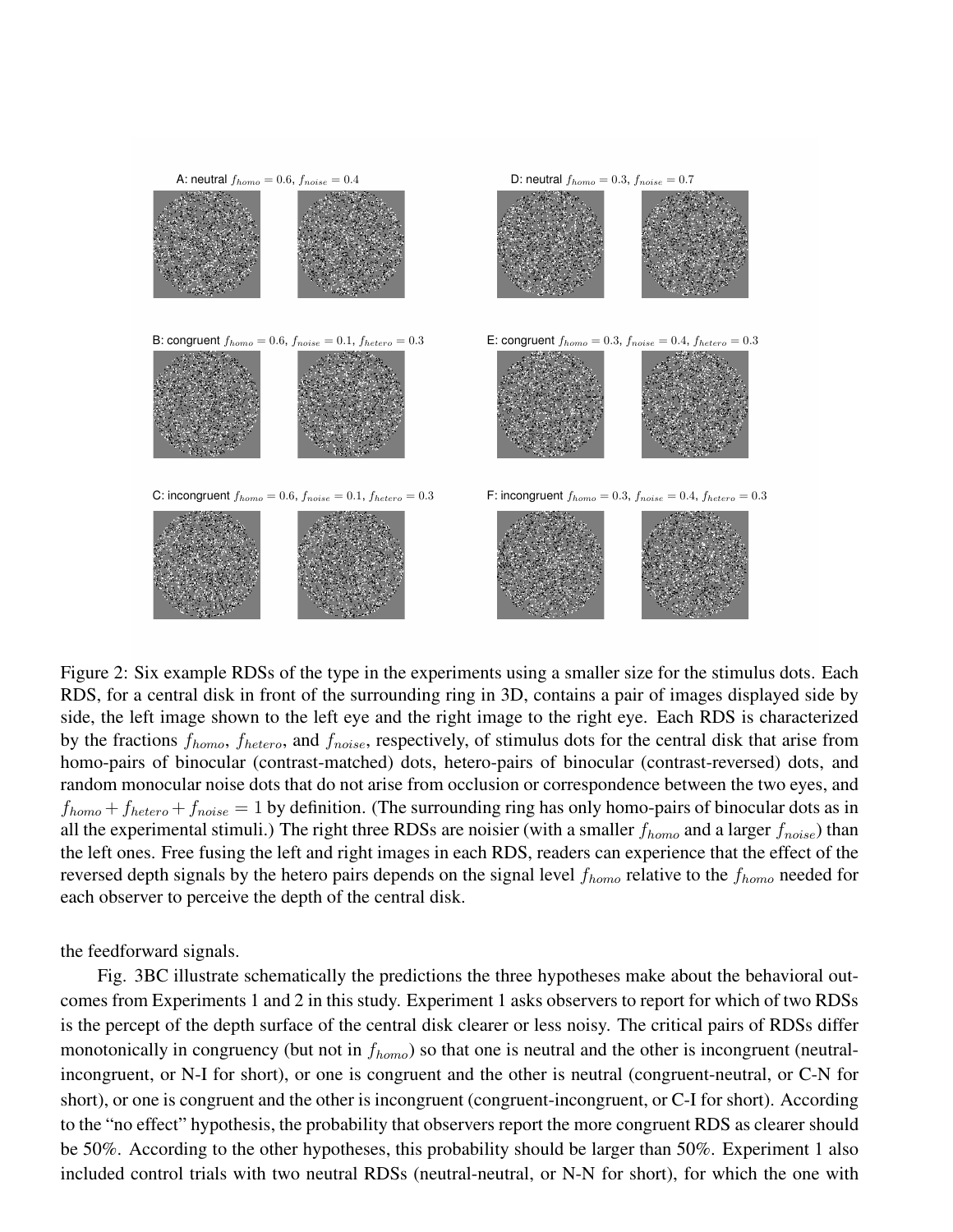

Figure 3: Plausible hypotheses concerning the perceptual effects of the reversed depth signals and their respective predictions of experimental outcomes. A: plausible hypotheses for the clarity of perceived depth versus the type (incongruent, neutral, or congruent) of RDS given a fixed fraction  $f_{homo}$  of homo-pairs of dots. The "no effect" hypothesis (horizontal blue line) suggests that the clarity of the perceived depth is the same across the three types of RDSs. The "pro-effect" is that the congruent RDS will appear clearer in depth than the neutral RDS. The "anti-effect" is that the incongruent RDS will appear less clear in depth than the neutral RDS. Four plausible hypotheses could include "no effect", "pro-effect" only, "anti-effect" only, and "pro- and anti-effects". B & C: predictions of the hypotheses in A by the correspondingly colored bars. B: two RDSs of the same  $f_{homo}$  (and same  $f_{hetero}$  if both non-neutral) are compared for clarity in perceived depth in Experiment 1; the preference  $P$  (defined in equations (2-6)) for the more congruent RDS being clearer is equal to, or greater than, zero, depending on the hypothesis in A.  $P_{\text{N-I}}$ ,  $P_{\text{CN}}$ , or  $P_{\text{C-I}}$ quantifies the preference  $P$  for the more congruent RDS in a neutral-incongruent, congruent-neutral, or congruent-incongruent pair of RDSs, respectively.  $P_{N-1} > 0$  when the anti-effect is present,  $P_{N-1} > 0$  when the pro-effect is present,  $P_{C_1} > 0$  when at least one of the pro- and anti-effects is present. C: the threshold or minimum fraction ( $f_{homo}$ ) of homo-pairs of dots needed to discriminate the depth order in a noisy RDS is measured in Experiment 2. This threshold should be lower for a congruent than a neutral RDS if the pro-effect is present, and be higher for an incongruent than a neutral RDS if the anti-effect is present. Both Experiment 1 and 2 probed whether and how the measured quantities depend on experimental manipulations that make top-down feedback more or less effective.

fewer noise dots should be clearer.

To be explicit, we define a signal preference  $P$  for the more congruent RDS (or the less noisy member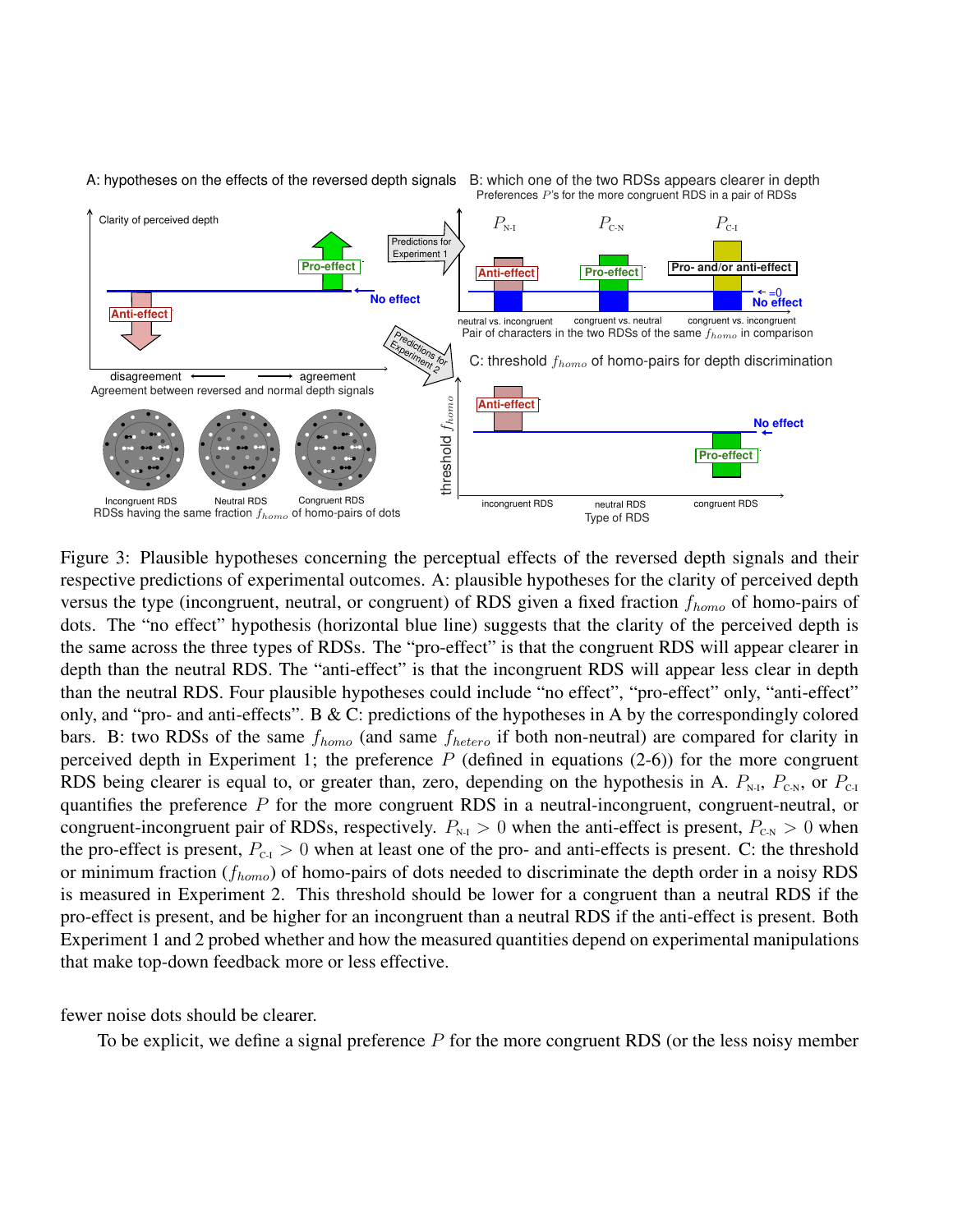of a neutral-neutral pair) as follows.

In a pair of RDSs in comparison,

one RDS is reported as clearer in perceived depth,

let  $F_1 \equiv$  fraction of trials reporting

the more congruent or less noisy RDS,

 $F_2 \equiv$  fraction of trials reporting the

less congruent or noisier RDS =  $1 - F_1$ ,

- signal preference  $P \equiv F_1 F_2$ , often specifically denoted (2)
	- as  $P_{N-N}$  when the RDS pair is neutral-neutral, (3)
	- as  $P_{N-1}$  when the RDS pair is neutral-incongruent, (4)
	- as  $P_{\text{c,N}}$  when the RDS pair is congruent-neutral, and (5)
	- as  $P_{\text{c-1}}$  when the RDS pair is congruent-incongruent. (6)

We call these  $P$ 's signal preferences, referring to the depth signals sent by V1 neurons to higher visual areas. Hence,  $P$  is the degree to which perception prefers a RDS with a stronger depth signal relative to another RDS with a weaker depth signal. When the two RDSs have the same  $f_{homo}$  value but differ in reversed depth signals, we write the signal preferences as  $P_{N-1}$ ,  $P_{C-N}$ , or  $P_{C-1}$ , and the preference is due to different  $f_{hetero}$  values and their different congruencies. When the two RDSs are both neutral, the signal preference is written as  $P_{N-N}$  and comes from the different normal depth signals associated with the different  $f_{homo}$  values in the two RDSs.  $P_{N-N}$  assesses the discrimination of the clarity of perceived depth in RDSs without reversed depth signals.

In Experiment 2, we vary the fraction  $f_{homo}$  of homo-pair dots in a RDS to find the threshold level of  $f_{homo}$  needed to accurately identify the depth order defined by the disparity in the homo-pairs (see Fig. 3C). The "no effect" hypothesis predicts that this threshold does not depend on the RDS's congruency. The proand anti-effects predict that the threshold will be lower in a congruent RDS and higher in an incongruent RDS, respectively, compared to the threshold in a neutral RDS.

We found that the reversed depth signals from hetero-pairs do indeed impact the perceived depth according to a pro-effect, and in some situations also according to an anti-effect. To examine whether these effects change in a way consistent with FFVW, we employed two methods for weakening the anticipated feedback. One is to shorten the viewing duration of a static RDS (in Experiment 1), or to shorten the duration of each frame in a dynamic RDS containing multiple RDS image frames (in Experiment 2; each frame contains an independently generated random set of stimulus dots, keeping constant the overall disparity and densities of various dots). Since it takes time for the feedback to occur and interact with the feedforward signals, shorter viewing durations could impact the magnitude of the effects. Another method is to make the stimulus dots smaller, assuming that it is more difficult for the feedback process to verify whether the actual input stimulus matches the top-down expected would-be input stimulus when the dots are smaller.

The next sections report the details of the experimental methods and findings; the last section presents a summary and discussion.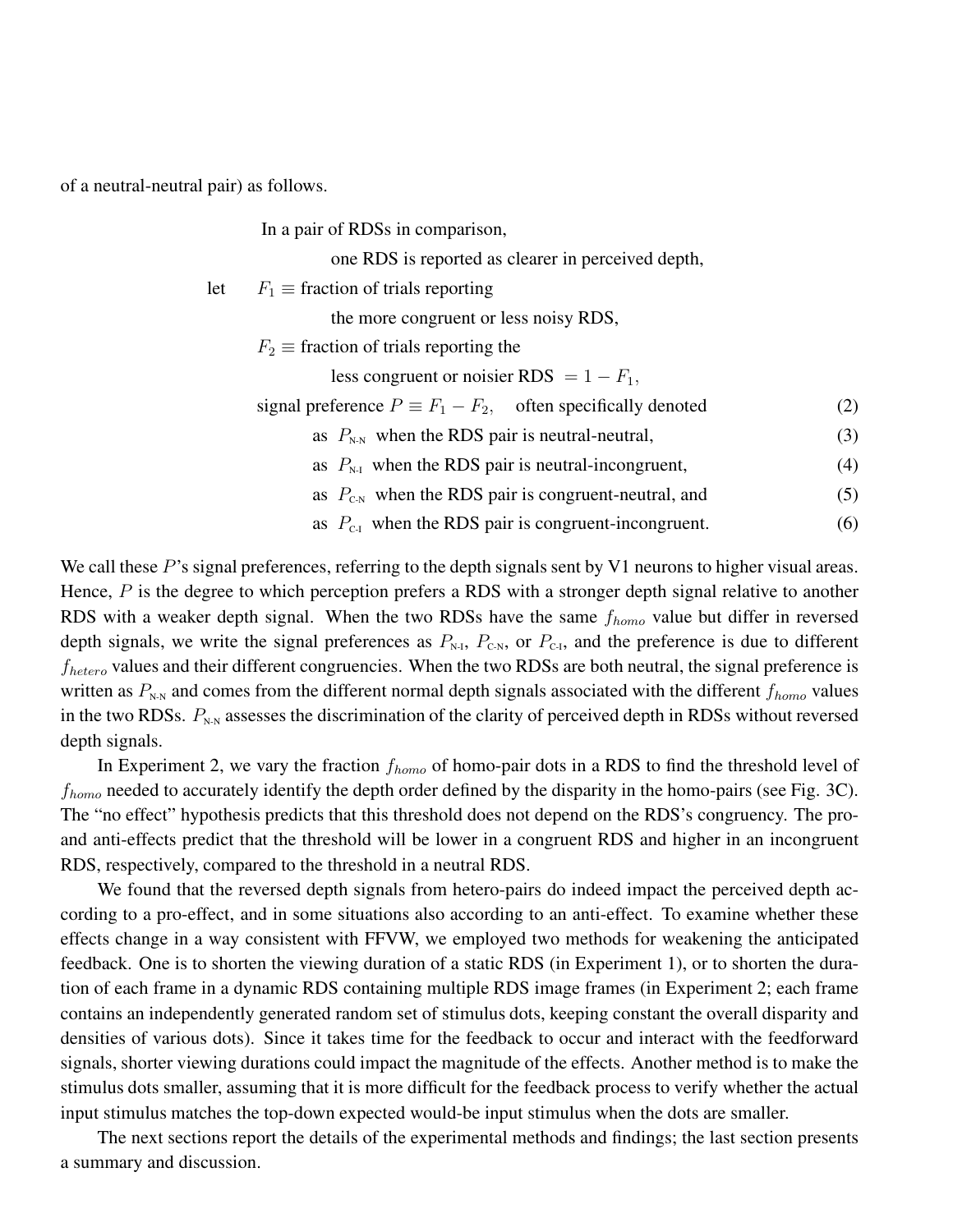## 2 Experimental Methods

In this paper, each RDS always contained a central disk and a surrounding ring. All the experimental trials had a radius  $r = 3.61^{\circ}$  for the disk, an outer radius  $R = 4.7^{\circ}$  for the ring, a zero disparity for the ring, a disparity difference  $0.087^\circ$  between the ring and the disk, and a fraction  $f = 25\%$  of image area (for the ring or disk) that would be covered by the stimulus dots if they did not occlude each other. The RDS's statistical characteristics that varied between intervals of stimulus presentations within a trial, between trials, or between experimental sessions include (1) whether the RDS is neutral, congruent, or incongruent; (2) its  $f_{homo}$  and  $f_{hetero}$  values (while  $f_{noise} = 1 - f_{homo} - f_{hetero}$  by definition) characterized by a two component vector  $(f_{homo}, f_{hetero})$ ; (3) the viewing duration T; (4) whether the disk was in front or behind; (5) whether the square-shaped dots in a RDS is larger (with a side length of  $0.174^{\circ}$ ) or smaller (with a side length of 0.087°); and (6) whether the RDS is static (when a single pair of dichoptic image was viewed for the whole duration T) or dynamic (when the set of stimulus dots for the RDS was replaced every 0.02 seconds by another random and independent set of stimulus dots while keeping all the statistical properties of the RDS unchanged).

This study is approved by the Ethics Council of the Max Planck Society and the Ethik-Kommission an der Medizinischen Fakultät der Eberhard-Karls-Universität und am Universitätsklinikum Tübingen.

### 2.1 Experiment 1: design and the psychophysical task

Human observers were asked to view two static RDS stimuli (like those in Fig. 2) in each trial. The two RDSs differed from each other in  $f_{homo}$ , or in  $f_{hetero}$ , or in whether it is congruent or incongruent. The depth orders of the disk in the two RDSs were randomly and independently generated. The two RDSs were presented in two time intervals, each interval had a duration  $T$  which was fixed in each experimental session, and the two intervals were separated by a gap of 1 second. For each trial, randomly either one of the two RDSs was chosen to be presented in the first interval and the other RDS in the second interval. The random set of stimulus dots in each interval was independently generated from the random set in the other interval or those of any other trials.

The observers were asked to take their time and to give two reports for each trial by pressing buttons after the second interval. First, they had to report whether the RDS in the first or second interval looked relatively clearer in terms of the depth surface and the depth order of the central disk relative to the surrounding ring. Second, they had to report, for the RDS that they had just reported as clearer, whether the central disk was in front or behind the surrounding ring. Observers could freely move their gaze over the stimuli.

A RDS in each interval of each trial can be neutral (when  $f_{hetero} = 0$ ), congruent, or incongruent. The non-neutral RDSs always had  $f_{hetero} = 0.2$  in Experiment 1 reported in this paper. The pair of the RDS types in each trial can be neutral-neutral (control), neutral-incongruent, congruent-neutral, or congruentincongruent. Each neutral-neutral pair is characterized by N-N( $f_{homo}$ ,  $\Delta f_{homo}$ ), in which  $f_{homo}$  is that of the RDS with a smaller  $f_{homo}$  and  $\Delta f_{homo}$  is the difference between the  $f_{homo}$  values in the two RDSs. In each non-control pair, the two RDSs share the same  $f_{homo}$  value, and when one RDS is congruent and the other is incongruent then they also share the same  $f_{hetero}$  value. Hence a non-control pair is characterized as  $N-I(f_{homo}, f_{hetero})$ , C-N( $f_{homo}, f_{hetero}$ ), or C-I( $f_{homo}, f_{hetero}$ ), for a neutral-incongruent, congruent-neutral,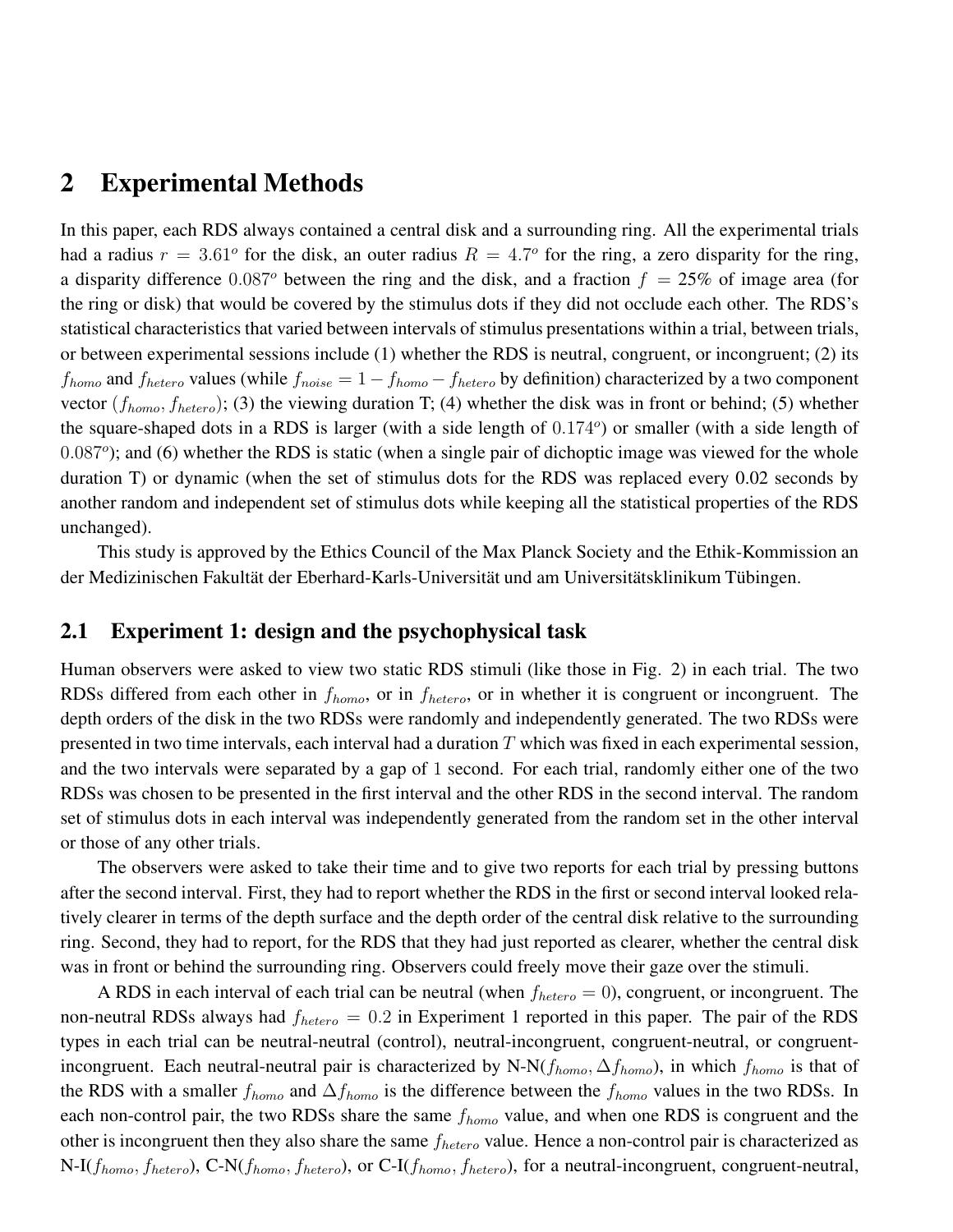or congruent-incongruent pair, respectively. A set of the three different kinds of non-control pairs, N-I, C-N, and C-I, that share the same  $(f_{homo}, f_{hetero})$  parameters is called a triplet of (non-control) pairs. Each experimental session randomly interleaved trials from seven differently characterized RDS pairs, one control pair and two triplets (differing in  $f_{homo}$ ) of non-control pairs. With  $f_{hetero} = 0.2$  fixed for the noncontrol pairs, then the set of RDSs in each session can be characterized by the parameter set  $(f_{homo}(\text{control}),$  $\Delta f_{homo}$ (control),  $f_{homo}$ (triplet 1),  $f_{homo}$ (triplet 2)), with "control", "triplet 1", "triplet 2" of the parameters referring to whether it is for the control pair or for one of the triplets. Each session had 364 trials in a random order, 52 trials for each of the seven differently characterized RDS pairs, and each observer completed a session in 5 blocks with rests between the blocks.

Before the start of each session, the observer was given one or more dozens of practice trials using only neutral-neutral pairs of RDSs. The experimenter (the author) adjusted the  $(f_{homo}, \Delta f_{homo})$  values for every dozen of these practice trials to assess the sensitivities of the observer to  $f_{homo}$  and  $\Delta f_{homo}$  and to enable the observer to experience various degrees of the task difficulty. The parameters  $f_{homo}$ (control),  $\Delta f_{homo}$ (control),  $f_{homo}$ (triplet 1), and  $f_{homo}$ (triplet 2) for the testing trials in each session were set according to the requirements of the experimental design, or according to the experimenter's estimate of the observer's ability based on these practice trials and this observer's performance in any previous sessions of Experiment 1.

The parameters  $\vec{f} \equiv (f_{homo}(\text{control}), \Delta f_{homo}(\text{control}), f_{homo}(\text{triplet 1}), f_{homo}(\text{triplet 2}))$  for data sessions contributing to Figs. 4 – 6 are listed in Table 2, in which each observer is denoted by a unique symbol used to plot his/her individual data points in the figures.

|                          | observer          | figure(s) or figure part(s) |
|--------------------------|-------------------|-----------------------------|
| (0.30, 0.30, 0.60, 0.40) | Λ                 | Fig. $4$                    |
| (0.55, 0.20, 0.75, 0.65) | Λ                 | Figs. $4-6$                 |
| (0.35, 0.25, 0.60, 0.45) | X                 | Figs. $5-6$                 |
| (0.40, 0.20, 0.60, 0.45) | $^{+}$            | Figs. $5-6$                 |
| (0.25, 0.25, 0.50, 0.25) | $\langle \rangle$ | Figs. $5-6$                 |
| (0.60, 0.20, 0.80, 0.75) | ◁                 | Fig. 5, Fig. 6A bottom      |
| (0.40, 0.20, 0.60, 0.45) | ◁                 | Fig.5A for $T=1$ second     |
| (0.25, 0.20, 0.45, 0.30) |                   | $Figs. 5 - 6$               |
| (0.20, 0.20, 0.40, 0.20) |                   | Fig.5A for $T=0.02$ second  |

Table 2: Stimulus parameters  $\vec{f}$  for data sessions used in Figs. 4 – 6

### 2.2 Stimuli for Experiment 1

The arrangement of the equipment was identical to that in the previous papers(Zhaoping and Ackermann, 2018; Zhaoping, 2012, 2017), except that eye tracking was not used. Equipment, including a Mitsubishi 21 inch cathode-ray tube (CRT), and a mirror stereoscope, were purchased from Cambridge Research System (CRS), and were calibrated (e.g., gamma correction of the CRT's signal-to-luminance relationship) by CRS software. The viewing distance was 50 centimeters.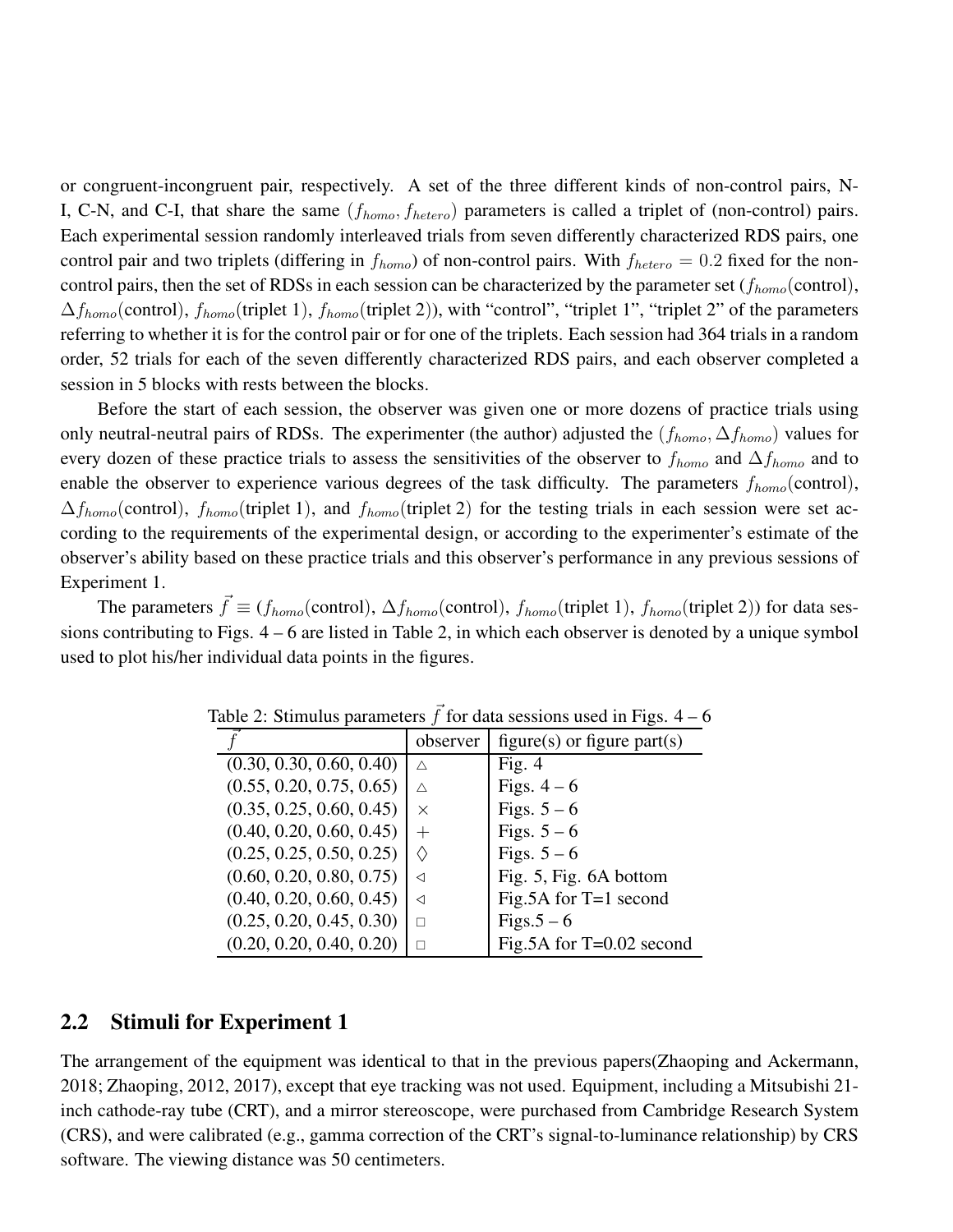The RDSs were made using the same method as in (Zhaoping and Ackermann, 2018). The monocular images to the two eyes were displayed side by side on the CRT and viewed by the respective eyes via a mirror stereoscope as described in (Zhaoping, 2012). The gray background, white dots, and black dots on the CRT had luminance values around 50, 100, and 0  $\text{cd/m}^2$ , respectively. Vergence was anchored by a black rectangular frame in each monocular image enclosing an area  $17.8^{\circ}$  in width and  $15^{\circ}$  in height, with the frame thickness of 0.22°. The monocular image for the RDS was centered at the center of the respective rectangular frame for each eye. Each dot in the RDS was a square with a side length  $0.174^{\circ}$  in most experimental sessions, and a side length  $0.087<sup>o</sup>$  in some sessions.

To make a stimulus, we start from making a RDS without any hetero-pairs or monocular noise dots using the previous method(Zhaoping and Ackermann, 2018). First, we started with two concentric disks (with radius r for the disk and radius  $R > r$  for the ring) of random dots. For each disk, each dot was placed at any location within the disk with equal probability and was set to be black or white with equal probability. A random sequential order is assigned to these dots of each disk, so that each dot, after being assigned to be a homo-dot, a hetero-dot, or a noise dot in the procedure specified below, is drawn into the two monocular images by this same sequential order, possibly occluding any previously drawn dots that are sufficiently close. The two monocular images of the RDS were made from these two disks of dots as follows. In the unit of pixel size, the disparity of the central disk was an integer  $d = 2$  pixels. The left and right monocular images contained the dots from the smaller disk (radius  $r$ ) after these dots were shifted horizontally by 1 and −1 pixel, respectively. For each monocular image, the dots for the surrounding ring were those from the larger disk, excluding any dot that was either within the image area of the shifted smaller disk or would overlap in the monocular image with any dots from the smaller disk. This results in a RDS for which the central disk has only homo-pairs and is in front of the ring. If the disk should be behind the ring, the left and right images were then swapped.

To make monocular noise dots, a fraction  $f_{noise}$  of the original homo-pairs for the central disk were selected at random. For each of these selected pairs, the binocular correspondence between the two dots in the pair was removed by independently at random reassigning the locations of the two resulting monocular dots, one for the left eye and the other for the right eye, in a central disk area of the same radius as the central disk and concentric with the surrounding ring. To make the hetero-pairs, another fraction  $f_{hetero}$  of the original homo-pairs was randomly selected; in each of the selected pair of two dots, randomly one of the dots (i.e., from the left or right eye at random) was assigned to the opposite contrast polarity (from white to black or black to white). If the RDS should be congruent, then the image locations of the two dots in the two monocular images were swapped to switch the sign of the disparity between the two dots.

Each test trial started with a binocular (zero-disparity) text "press any button to start the next trial " displayed at the center of the frame that anchored vergence (this anchoring frame was present throughout an experimental session). The following sequence of stimuli followed after the button press: (1) a blank screen other than the vergence anchoring frame in the gray background for 0.7 second; (2) the RDS for the first stimulus interval for a duration  $T$ ; (3) a blank screen as in (1) for one second; (4) the RDS for the second stimulus interval for a duration  $T$ ; (5) a blank screen like that in (1) with two binocular text strings "First clear" and "Second clear" displayed near the left and right border of the vergence anchoring frame (not overlapping with the display location where the RDS had been) to indicate to the observer to press the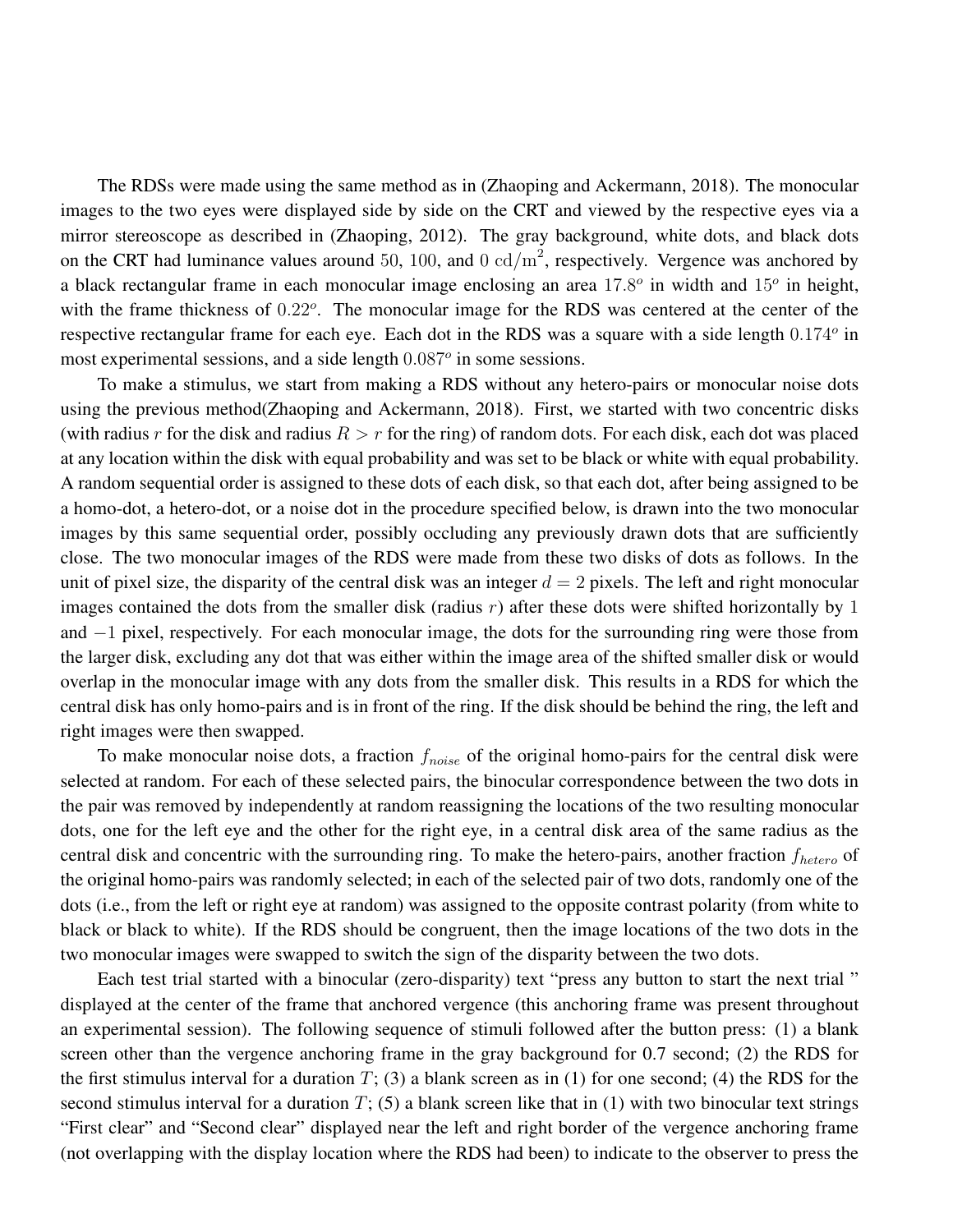left or right button to choose if the first or the second RDS appeared clearer for the perceived depth of the central disk. After the observer pressed a left or right button, these two strings were replaced by binocular strings "Front disk" and "Back disk" respectively at the respective locations to prompt the observer to press the left or right button to indicate whether the disk in their chosen RDS was in front or behind the ring.

### 2.3 Experiment 2: design, the psychophysical task, and the stimuli

In Experiment 2, the observers were shown a RDS containing the same ring and central disk (along with the same, ever present, vergence anchoring frame) as in Experiment 1. Each trial contained only one interval showing a RDS for a duration  $T = 0.2$  second. The observer's task was to take their time to report, after the RDS disappeared, whether the central disk was in front or behind the ring by pressing one of the two buttons (one closer to them and one further away). As in Experiment 1, each trial started with a binocular text string "press any button to start the next trial", this string disappeared upon the observer's button press to start a trial, and the RDS appeared one second later.

In each session, the RDS in each trial was randomly one of the six  $(2 \times 3)$  types, it could be neutral, congruent, or incongruent, and for each case it could be static or dynamic. In the static case, the RDS contained a single dichoptic image pair shown for the whole duration  $T = 0.2$  second. In the dynamic case, the random set of stimulus dots in the RDS was independently regenerated every 0.02 second while the other stimulus characters of the RDS stimulus were fixed. Each pair of dichoptic images was generated in the same way as that in Experiment 1. In each trial, the central disk was randomly in front or behind the ring.

For each non-neutral RDS,  $f_{hetero} = 0.3$  was used. Each session started with a dozen or more practice trials on neutral RDSs that had a large enough  $f_{homo}$  value so that the observers could perform almost all the practice trials correctly. During the test trials, the values  $f_{homo}$  for the six RDS types were adjusted independently in parallel using staircase methods to obtain the threshold  $f_{homo}$  needed to see depth clearly. A 7-down-1-up staircase was used so that the task was not too difficult for the observers. The staircase adjustment was carried out in each session as follows. Let  $f_{homo}(i)$  denote the  $f_{homo}$  value for the RDS type i, with  $i = 1, 2, ..., 6$ , this  $f_{homo}(i)$  value was the same across i for the first trial of each i in the session. Let the current trial about to be executed to be of RDS type i. If the last trial of RDS type i had an incorrect depth report, then  $f_{homo}(i)$  was raised by the transform  $f_{homo}(i) \rightarrow 1.1f_{homo}(i)$  for the current trial; if the depth reports in the last seven trials of this RDS type i were all correct, then  $f_{homo}(i)$  was lowered by the transform  $f_{homo}(i) \rightarrow 0.9f_{homo}(i)$  for the current trial; if neither of the previous two requirements was met,  $f_{homo}(i)$  stayed unchanged. The constraint  $f_{homo} + f_{hetero} + f_{noise} = 1$  was always maintained, so that every adjustment of the  $f_{homo}$  was accompanied by an adjustment of  $f_{noise} = 1 - f_{homo} - f_{hetero}$ (and each fraction was non-negative and never more than 1). In very rare cases during the staircase (this occurred for one observer only and for only seven trials total) when  $f_{homo} > 0.7$  for a non-neutral RDS, then  $f_{hetero} = 1 - f_{homo}$  and  $f_{noise} = 0$  were set for the trial, and such trials were not used for calculating the threshold fractions of homo-pairs needed for depth perception. Each observer participated in two sessions that had the same initial  $f_{homo}$ , and so performed a total of 300 trials for each RDS type. Each session comprised multiple blocks of about 10 minutes each with breaks between the blocks. The initial  $f_{homo}$  for the first session was estimated for each observer from his/her performance during the practice trials at the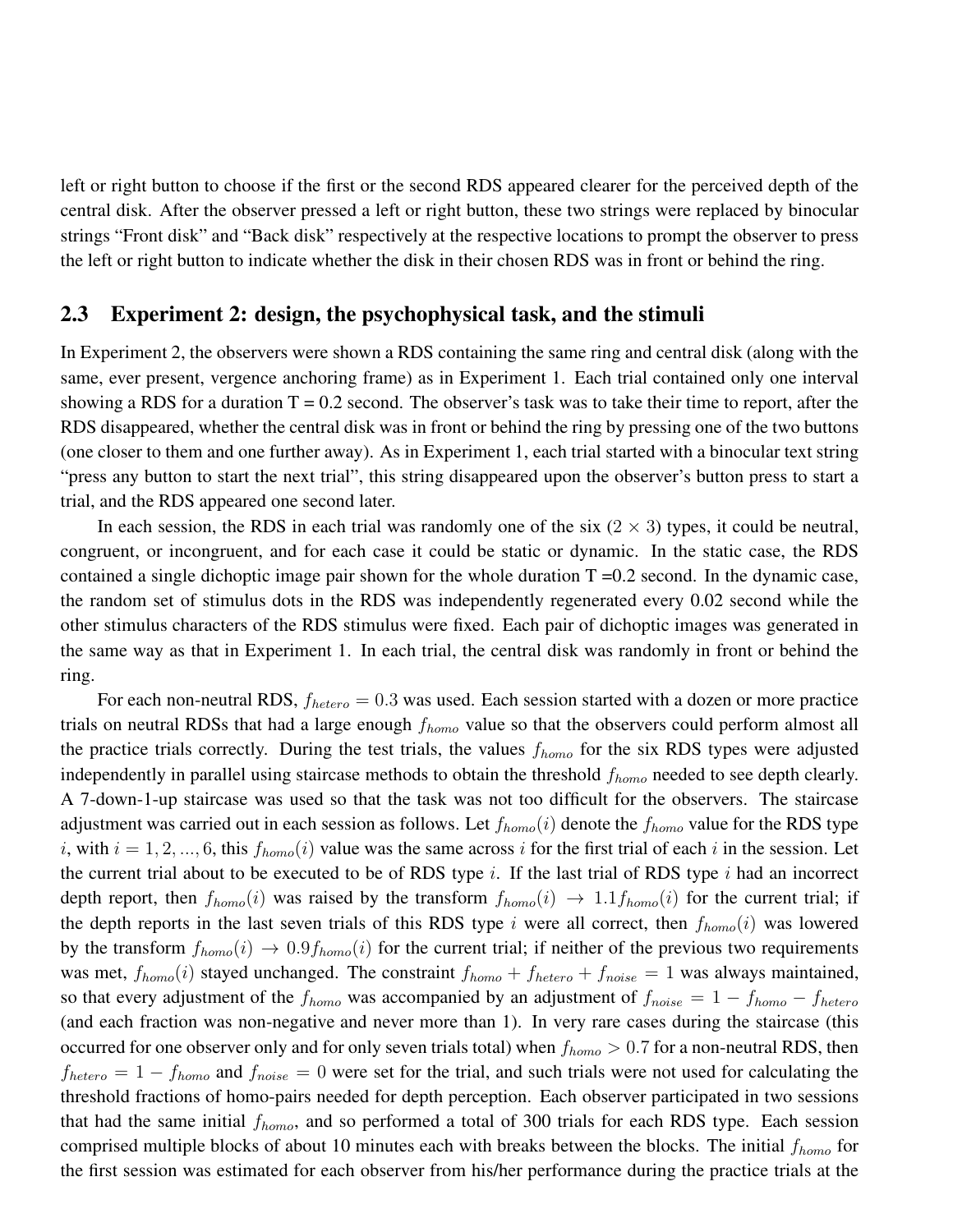beginning of the session or from his/her performance in Experiment 1.

### 2.4 Data analysis method

In each session of Experiment 1,  $N = 52$  trials were collected for each of the seven types of pairs of RDSs. Let  $n_1$  be the number of trials an observer reported the less noisy or the more congruent RDS of the pair as being clearer in perceived depth. Let  $n_2 = N - n_1$  be the number of trials in which the observer reported the noisier or less congruent RDS as being clearer. Then the signal preference  $P$  by equation (2) is determined by  $F_1 = n_1/N$  and  $F_2 = n_2/N$ . For the results reported in Fig. 4, the error of this estimated P is calculated as  $2\sqrt{F_1F_2/N}$  based on binomial statistics. The probability p that  $n_1$  is no less than its observed value if the observer randomly and with equal probability reported either of the two RDSs in a trial as clearer is calculated as  $p = \sum_{n=1}^{N} 0.5^N N!/n!(N-n)!$ , and the preference P is considered as significantly larger than zero (in Fig. 4) when  $p < 0.05$ .

In Experiment 1, the accuracy of the depth report for each RDS (with its particular fractions of various dots) in each RDS pair was the fraction of trials in which the depth report was correct, among the trials in which this particular RDS was reported as having a clearer perceived depth.

Fig. 5A and Fig. 6A show the preferences  $P_{N-I}$ ,  $P_{C-N}$ , and  $P_{C-I}$  for each particular viewing duration T and stimulus dot size, for individual observers or for the average across observers. Each plotted  $P_{N,I}$ ,  $P_{CN}$ , or  $P_{C-1}$  for each observer is obtained after pooling all the trials of that particular congruency combination, N-I, C-N, or C-I, from two different triplets that differed in  $f_{homo}$  values in a single data session. In a couple of cases, a single observer had two sessions of data for a given viewing duration T and a given stimulus dot size (see the Result section for details). In this case, the values of  $P_{N\text{-}I}$ ,  $P_{C\text{-}N}$ , or  $P_{C\text{-}I}$  plotted for this observer are the result of pooling trials from the corresponding congruency combination from four different triplets that differed in  $f_{homo}$  values. Fig. 5B.1 and Fig. 6B.1 plot  $P_{N-N}$ . Each bar in Fig. 5 and Fig. 6 is the average of the corresponding quantity (e.g.,  $P_{N-N}$ ) across the observers, and the error bar on each bar marks the standard error of this average. This observer-averaged quantity (e.g.  $P_{N-N}$ ) is considered significantly larger than zero when a t-test on the set of these quantities (e.g.,  $P_{N-N}$ ), one per individual observer, has  $p < 0.05$ . Two observer-averaged quantities in each plot of Fig. 5 and Fig. 6 are considered significantly different from each other if a matched-sample t-test over the two corresponding lists of individual quantities has  $p < 0.05$ .

In Experiment 2, from all the trials for each observer and each of the six types of RDS, the following method is used to obtain the threshold  $f_{homo}$  needed to see the depth order clearly. Let  $f_1, f_2, f_3, ...,$  be the  $f_{homo} \leq 1-f_{hetero}$  values tested, each  $f_i$  (for  $i=1,2,...$ ) had  $n_i$  trials of which  $m_i \leq n_i$  trials had correct depth order reports. The threshold, denoted as  $f_{th}$ , is then obtained by the following maximum-likelihood method. Let the response data be generated by an underlying psychometric function  $p(f, f_{th}, b, \lambda)$  such that the probability of giving a correct response at  $f_{homo} = f$  follows this Weibull function (with parameters  $f_{th}$ , b, and  $\lambda$ )

$$
p(f, f_{th}, b, \lambda) = 0.5 + (0.5 - \lambda) \left[ 1 - e^{-\left(\frac{f}{f_{th}}\right)^b} \right].
$$
 (7)

Let  $p_i \equiv p(f = f_i, f_{th}, b, \lambda)$ , then the probability of getting  $m_i$  correct responses out of  $n_i$  trials across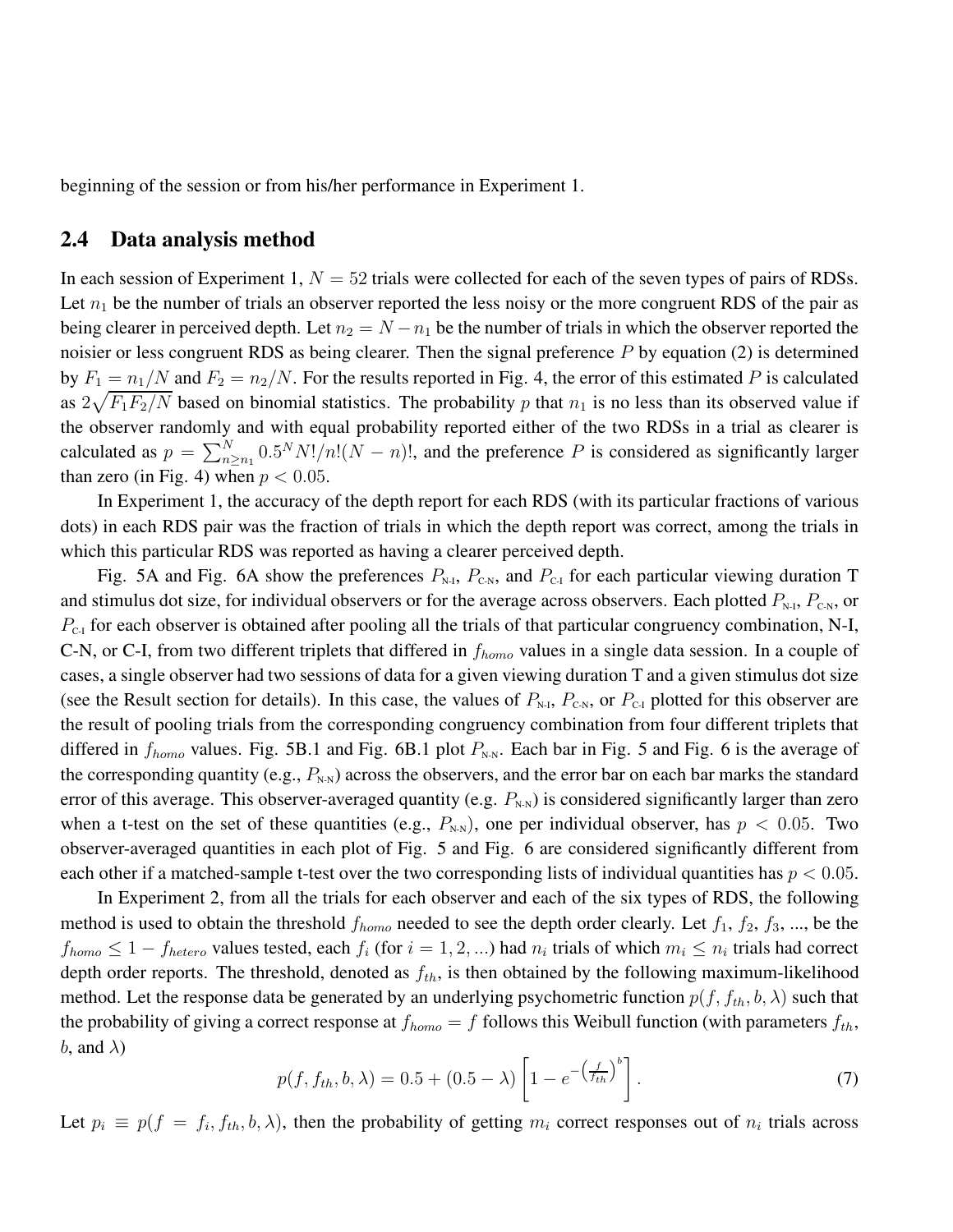various  $f_i$  is

$$
\text{probability} = \prod_{i} \frac{n_i!}{m_i! (n_i - m_i)!} p_i^{m_i} (1 - p_i)^{n_i - m_i}.
$$
\n(8)

The set of parameters  $f_{th}$ , b, and  $\lambda$  in  $p(f, f_{th}, b, \lambda)$  that maximizes the logarithm of this probability is then obtained by an optimization procedure (using the *fmincon* function from Matlab). The resulting threshold  $f_{th}$  is reported in Fig. 7 for each observer and each RDS type. Each bar in Fig. 7 is the average of the corresponding values across observers, the error bar on each bar is the standard error of this average. Two such averages are said to be significantly different from each other, or different from a certain value, when  $p < 0.05$  is obtained from a (matched-sample) t-test on the list(s) of individual observer values.

### 2.5 Observers

Altogether six adult observers aged between 26 and 56 participated in at least one experiment. Among them, two were males and one was the non-naive author (female) who also collected all the data. The observers had normal or corrected-to-normal vision, and could see depth in conventional RDSs. The experimental work was carried out in accordance with the Code of Ethics of the World Medical Association (Declaration of Helsinki). Informed consent was obtained for experimentation with each observer.

## 3 Results

## 3.1 Experiment 1: perceptual effects of reversed depth signals examined by the clarity of the perceived depth

Six observers participated in Experiment 1. In each trial, they compared the relative clarity of depth percepts in two RDSs. The two RDSs differed in the presence and/or congruency of reversed depth signals coming from hetero-pairs of dots, or, in control (neutral-neutral) trials, they differed in the fraction  $(f_{homo})$  of homopairs of dots. The observers' preferences (defined by equations (2-6)) for the less noisy or more congruent RDS are reported in Figs. 4, 5, and 6. Data from different observers are represented by differently shaped data point symbols  $+, \times, \diamond, \triangle, \square, \triangleleft$ . Symbol  $\Box$  marks data from the only non-naive observer, the author.

Each session randomly interleaved  $7 \times 52$  trials from seven differently characterized RDS pairs, one neutral-neutral (control) pair and two triplets (that differed in  $f_{homo}$ ) of pairs (neutral-incongruent, congruentneutral, congruent-incongruent) in which the two RDSs differed in the presence or congruency of the reversed depth signals but had the same  $f_{homo}$ . Each experimental session used a particular viewing duration T, which could take the value of 0.02, 0.1, 0.2, or 1.0 second, and each session used a particular size of the stimulus dot, which was usually a  $0.174^{\circ} \times 0.174^{\circ}$  square but a  $0.087^{\circ} \times 0.087^{\circ}$  square in some sessions. Often, the same observer and the same set of RDS characters (in terms of  $f_{homo}$ (control),  $\Delta f_{homo}$ (control),  $f_{homo}$ (triplet 1), and  $f_{homo}$ (triplet 1), see Method) were involved in different sessions that differed in T or in the stimulus dot size in order to examine better whether and how the perceptual effects of the reversed depth signals change with the viewing durations T and the dot size.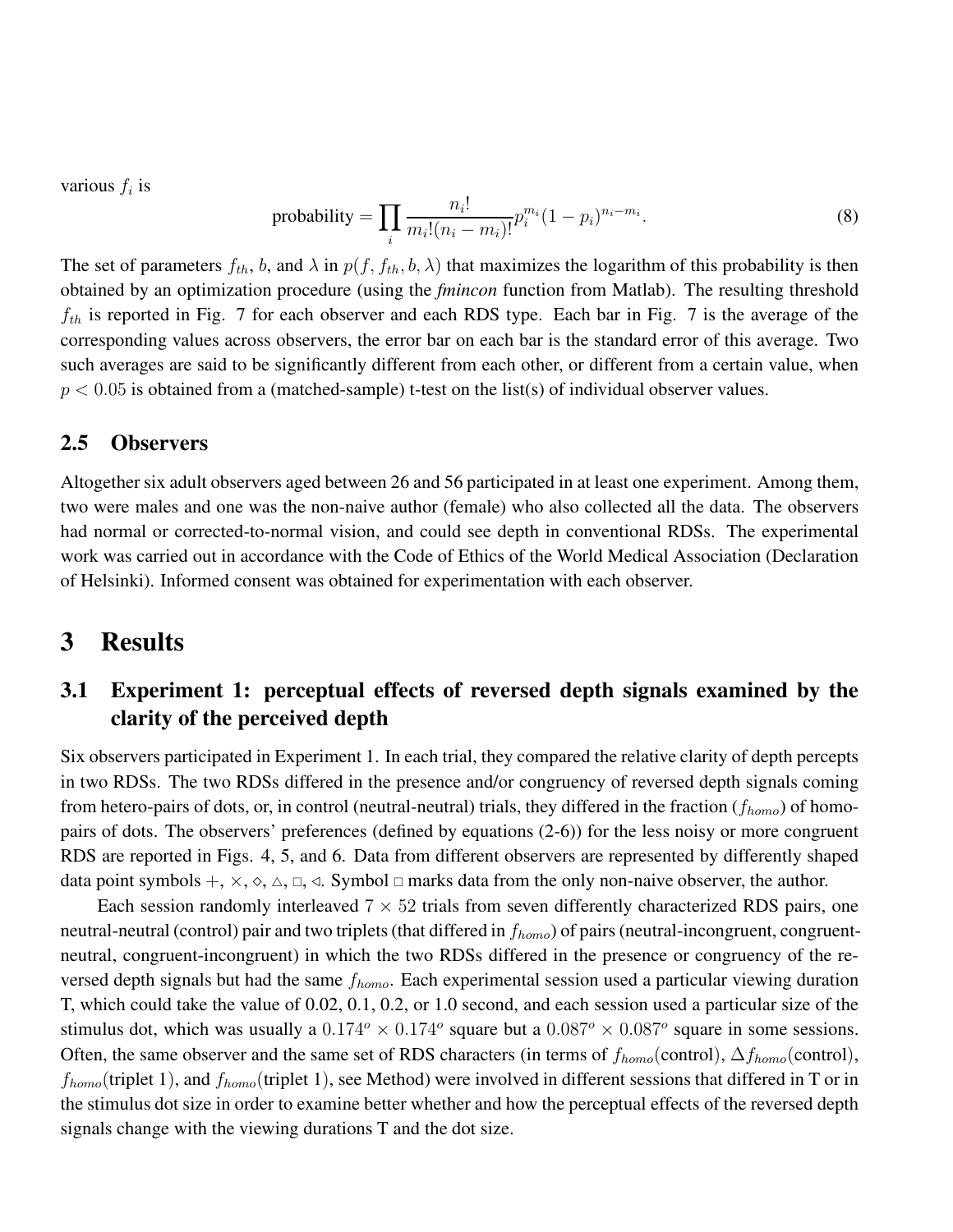### 3.1.1 Signal preferences due to reversed depth signals depend on the signal level  $f_{homo}$  or the accuracy of the depth order reports

Fig. 4 shows an example naive observer's performance in two sessions that differed in overall  $f_{homo}$  levels, with viewing duration  $T = 0.02$  second. In neutral-neutral (control) pairs of RDSs, there was no reversed depth signals, and this observer could clearly discriminate between clarities of depth percepts caused by different amounts of signal  $f_{homo}$  (while  $f_{noise} = 1 - f_{homo}$ ). This is shown in Fig. 4A for two neutralneutral pairs, one for each session. In one pair, the two RDSs had  $f_{homo} = 0.3$  and 0.6 respectively; in the other pair, they had  $f_{homo} = 0.55$  and 0.75. For each pair, the preference  $P_{N-N}$  (defined in equations (2-6)) for the less noisy RDS was significant and at least 0.35, implying that the less noisy RDS was reported in at least 2/3 of the trials as giving a clearer depth percept. The report on the depth order (obtained only for the RDS reported as clearer in a trial) was accurate for most trials, except for the noisiest (when  $f_{homo} = 0.3$ ) of the four RDSs.

Meanwhile, when a trial compared two RDSs that differed in the presence or congruency of the reversed depth signals, shown in Fig. 4B, preferences  $P$  for the more congruent RDS were significant only when the depth reports were sufficiently accurate. Specifically, the preferences  $P_{\text{N-I}}$ ,  $P_{\text{C-N}}$ , and  $P_{\text{C-I}}$  (for neutral-incongruent, congruent-neutral, congruent-incongruent RDS pairs), manifesting, respectively, the anti-effect, the pro-effect, and both the pro- and anti-effects, and their average  $\bar{P}$  are plotted. Sufficiently accurate depth reports occurred, as expected, when  $f_{homo}$  in a RDS pair was large enough. (In control trials comparing two neutral RDSs, preference for the less noisy RDS was also insignificant if both RDSs evoked inaccurate depth reports in some pilot data sessions.) Each plot in Fig. 4B shows preferences associated with a single triplet of pairs having the same  $f_{homo} = 0.4, 0.6, 0.65,$  or 0.75; one  $f_{homo}$  for one triplet for each plot. For the noisiest triplet when  $f_{homo} = 0.4$  (top plot of Fig. 4B), the average accuracy was 0.77 and 0.71, respectively, for the more and less congruent RDSs in a pair, and the signal preference  $P$  for the more congruent pair was insignificant in each RDS pair, and remained so even when the  $3 \times 52$  trials for all the three RDS pairs of this triplet were pooled to get  $\bar{P}$  for stronger statistics. For the other three triplets,  $f_{homo} \ge 0.6$ , the average accuracy was no less than 0.91, and the individual accuracy (for each RDS) was no less than 0.85 (this worst case was for the neutral RDS in the congruent-neutral pair in the second plot in Fig. 4B), and the average preference  $\bar{P}$  for the more congruent RDS was significant when all the 3  $\times$  52 trials were pooled for each triplet. For the two least noisy triplets (the bottom two plots of Fig. 4B) when  $f_{homo} = 0.65$  and  $f_{homo} = 0.75$ , respectively, the preference  $P_{c,i}$ , contributed by both the pro- and anti-effects of the reversed depth signals, was significant even though only 52 trials (of the congruent-incongruent pair) were involved.

It is not surprising that the preference for the more congruent RDS is most easily manifested when the RDSs are not too noisy and so yield sufficiently clear depth perception. Similar dependence on the accuracy of the depth reports of the reversed signal effect was also seen in other observers. Since different observers required different  $f_{homo}$  values to see the depth order clearly, we adjusted  $f_{homo}$  values individually for individual observers so that each observer could achieve an accuracy (of depth reports) of no less than 80% for each RDS in any non-control RDS pair within a single session in Experiment 1. In the rest of the results reported for Experiment 1, only data from sessions satisfying this requirement are included.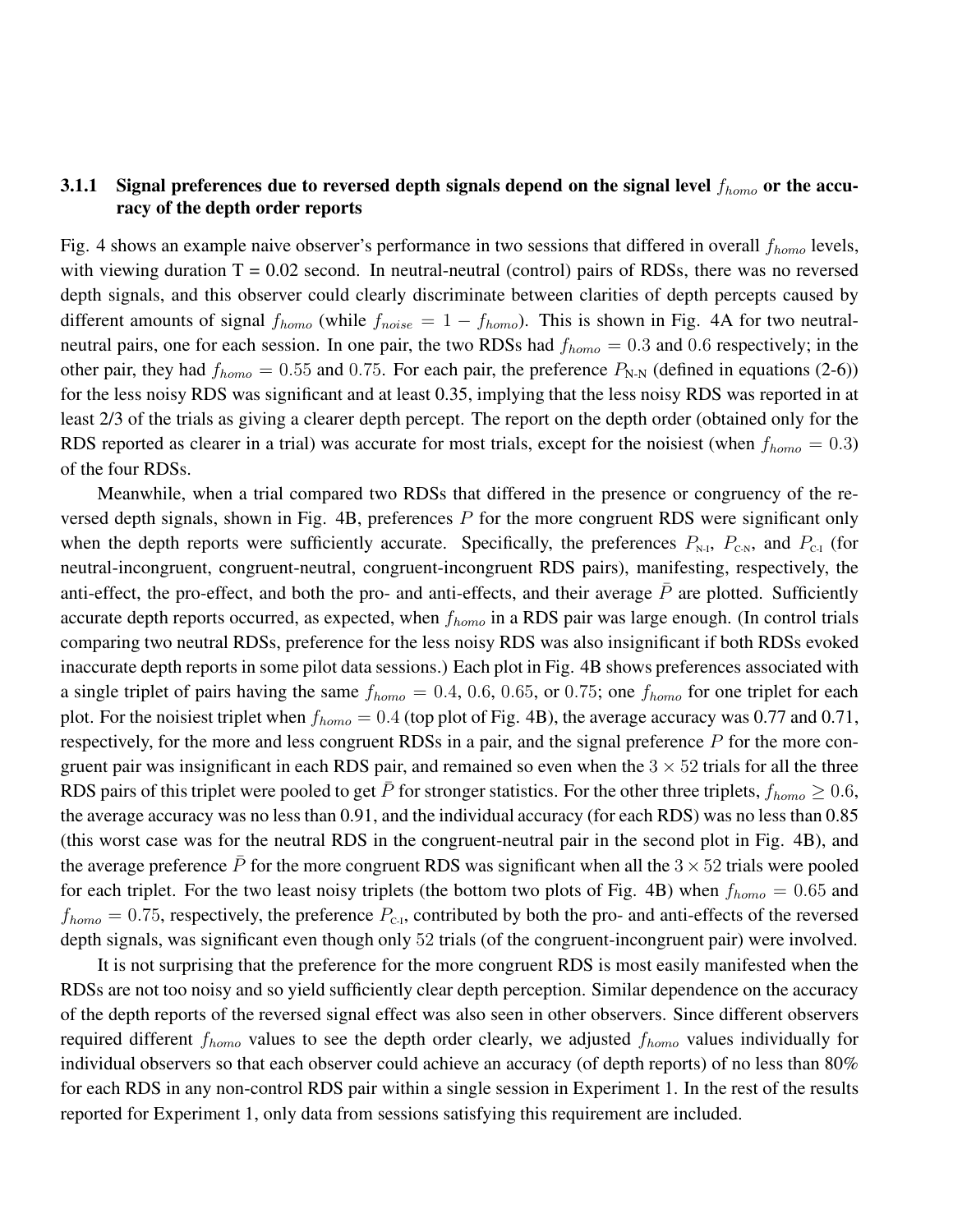

Figure 4: The perceptual effect of the reversed depth signals is weaker or absent when the RDS is too noisy for accurate depth discrimination, shown by an example naive observer in two experimental sessions with viewing duration  $T = 0.02$  second in Experiment 1. In each trial, the observer viewed two RDSs and reported which RDS appeared clearer in the perceived depth order between the central disk and the surrounding ring, and then reported the depth order in the reported RDS. A: when both RDSs are neutral (their  $f_{homo}$ 's indicated on the horizontal axis), preference  $P_{N,N}$  (defined in equations (2-6)) for the less noisy RDS (which had a larger  $f_{homo}$ ) is significant (indicated by red '\*'). The blue-colored numbers next to each data point are accuracies for depth order reports (the left number for the less noisy, or more congruent in B, RDS). B: when the two RDSs in a trial differed in congruency, preferences  $P_{N-1}$  (pink bar, for the anti-effect),  $P_{\text{CN}}$  (green bar, for the pro-effect),  $P_{\text{C-I}}$  (yellow bar, for the pro- and/or anti-effects), or their average  $\bar{P}$  for the more congruent RDS was significant only when the  $f_{homo}$  for the RDSs was large enough to allow accurate reports of the depth orders. Each plot, formatted similarly to A, is for a triplet of RDS pairs with a given  $f_{homo} = 0.4, 0.6, 0.65,$  or 0.75 as indicated. In each plot, the left three (pink, green, and yellow) data bars are  $P_{N-1}$ ,  $P_{C-N}$ , and  $P_{C-1}$ , respectively, for individual RDS pairs (marked on the horizontal axis) of the triplet, the white bar on the right is  $\bar{P}$ , the average of the left three bars. All the error bars are the estimated standard errors calculated as described in section (2.4). Each non-neutral RDS had  $f_{hetero} = 0.2$ . The first two plots in B and the left data bar in A are from trials of one experimental session, the bottom two plots in B and the right data bar in A are from the other session.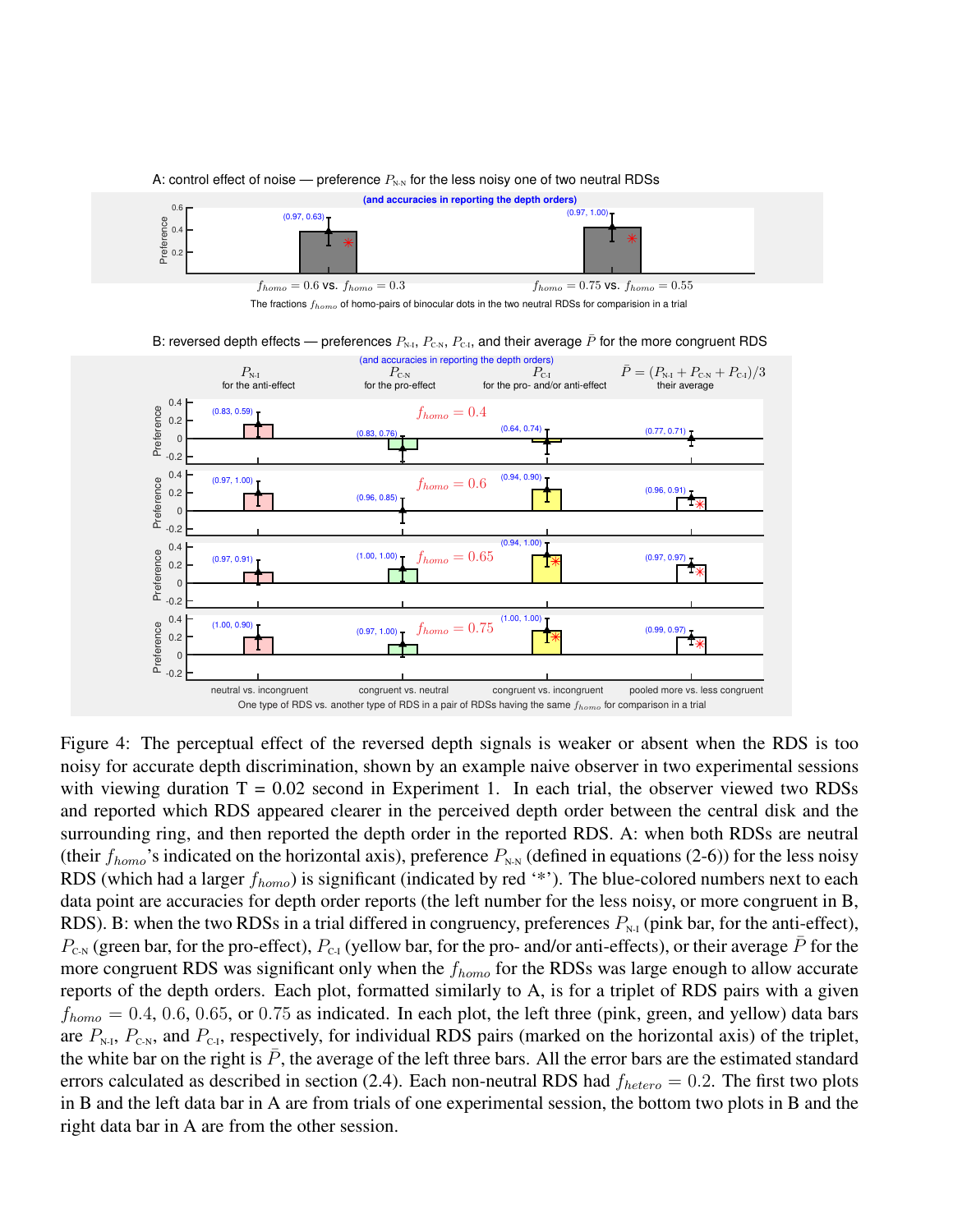

Figure 5: The perceptual effects of the reversed depth depend on viewing durations T of static RDSs. In particular, the anti-effect  $P_{N-1}$  became insignificant for longer T. Data from sessions (of Experiment 1) in which accuracies of depth order reports for non-control RDS pairs were no less than 80%. Data from different observers are marked by differently shaped symbols  $+$ ,  $\times$ ,  $\Diamond$ ,  $\Diamond$ ,  $\Box$ ,  $\Diamond$ . Symbol  $\Box$  is for the only non-naive observer, the author; symbol  $\triangle$  is for the observer in Figure 4. A: preferences  $P_{N,I}$ ,  $P_{CN}$ , and  $P_{C-I}$ for the more congruent RDS in a pair. The RDSs in each pair (indicated on the horizontal axis) had the same fraction  $f_{homo}$  of homo-pairs of dots. Each plot is for one viewing duration T= 0.02, 0.1, 0.2, or 1.0 second. B: preferences versus the viewing duration T using only data from experimental sessions in which the set of RDS stimulus parameters ( $f_{homo}$ (control),  $\Delta f_{homo}$ (control),  $f_{homo}$ (triplet 1),  $f_{homo}$ (triplet 2)) depended only on the observer but not on viewing duration T. B.1: preference  $P_{N-N}$  for the less noisy RDS in the control trials involving two neutral RDSs. B.2: preferences  $P_{N,I}$ ,  $P_{C,N}$ , and  $P_{C,I}$  for the more congruent RDS in the non-control trials in the same data session as that in B.1 for each observer. B.3: normalized preferences  $P_{N-1}/P_{N-N}$ ,  $P_{CN}/P_{N-N}$ , and  $P_{C-1}/P_{N-N}$ . In A and B, all the non-neutral RDSs had  $f_{hetero} = 0.2$ . All stimulus dots were  $0.174^{\circ} \times 0.174^{\circ}$  squares. Each bar is an average of the corresponding quantities across observers, the error bar is the standard error of this average. A red '\*' in a bar indicates that this observer-averaged quantity is significantly larger than zero, a red '\*' between two bars linked by black lines indicate that the two averages are significantly different from each other by a paired t-test (this significance is not assessed in B between two differently-colored data bars).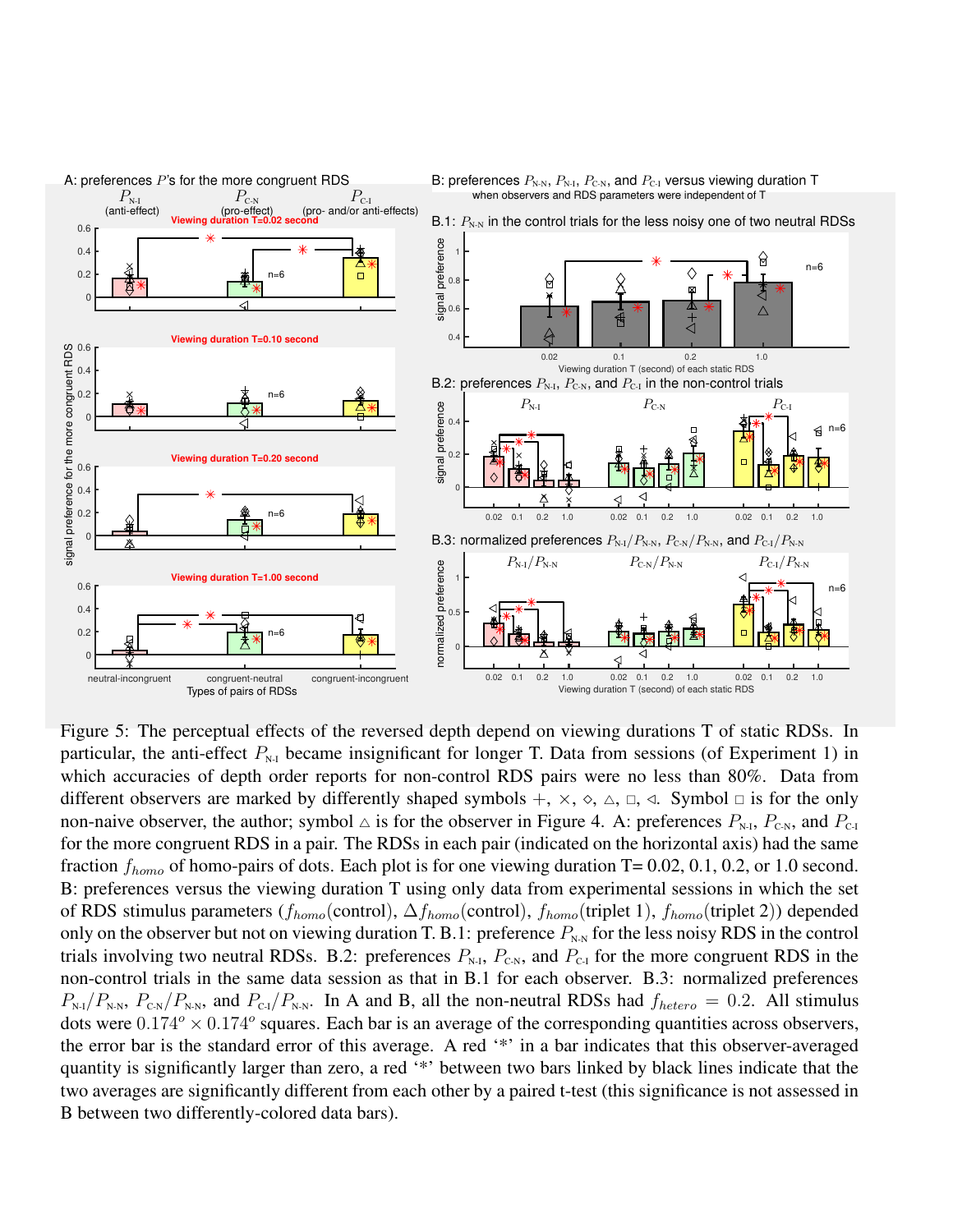#### 3.1.2 The reversed depth signals impact depth perception along the direction of V1 responses

Using data from experimental sessions that satisfied the accuracy requirement (that the accuracy for depth reports was no less than 80% for every RDS in all the non-control RDS pairs), the top plot of Fig. 5A shows the signal preferences  $P_{N-I}$ ,  $P_{C-N}$ , and  $P_{C-I}$  for the more congruent RDS in six observers, and the averages across these observers, for a viewing duration  $T = 0.02$  seconds. These results include the data from the less noisy session for the example observer in Fig. 4. Each preference  $P_{N-I}$ ,  $P_{C-N}$ , or  $P_{C-I}$  for each observer (visualized by the observer-specific symbol) comes from pooling  $2 \times 52$  trials from two RDS pairs (except for the observers noted in this footnote  $<sup>1</sup>$  ) of the type neutral-incongruent, congruent-neutral, or congruent-</sup> incongruent, respectively, from two triplets that differed in  $f_{homo}$  in the same session (see Methods). For example, the left-most data point  $\triangle$  comes from pooling the trials from the left-most data bars in the third and fourth plots of Fig. 4. Averaged across the observers, each preference  $P_{N,I}$ ,  $P_{C,N}$ , or  $P_{C-I}$  is significant. Furthermore, the preference  $P_{C_1}$ , contributed by both the pro- and anti-effects, is significantly larger than both the preference  $P_{N-1}$  for the anti-effect and the preference  $P_{N-1}$  for the pro-effect. These data demonstrate significant impact of the reversed depth signals on perceived depth for  $T = 0.02$  second. This T is likely sufficiently brief that the top-down feedback processes are not fully effective (see Discussion).

The other plots of Fig. 5A show analogous results for longer viewing durations  $T = 0.1$ , 0.2, and 1 second. In each case, at least two of the three observer-averaged preferences,  $P_{N\text{-}I}$ ,  $P_{C\text{-}N}$ , and  $P_{C\text{-}I}$ , are significant.

#### 3.1.3 The anti-effect of the reversed depth signals is absent for longer viewing durations

To examine the effect of viewing duration T more closely, the individualized set of RDS parameters,  $f_{homo}$ (control),  $\Delta f_{homo}$ (control),  $f_{homo}$ (triplet 1),  $f_{homo}$ (triplet 2), was fixed for each observer across multiple sessions for different durations  $T = 0.02, 0.1, 0.2,$  and 1.0 second. Fig. 5B.1 indicates that observers' preferences  $P_{N-N}$  for the less noisy RDS in the control pair of two neutral RDSs increased somewhat with T. This is not surprising since a longer viewing duration gives observers more time to integrate sensory signals for discrimination. However, the preference  $P_{N-1}$  for the anti-effect decreased with T. Meanwhile the preference  $P_{\text{CN}}$  for the pro-effect did not vary significantly with T. Unsurprisingly, the preference  $P_{\text{CN}}$ manifesting both the pro- and anti-effects also decreased with T (Fig. 5B.2). Fig. 5B.3 replots the results of Fig. 5B.2 by normalizing the preferences for the more congruent RDSs according to the preference for the less noisy neutral RDS of the same observer in the same data session (same T), and reveals qualitatively the same outcome. These results suggest that the pro-effect of the reversed depth signals is not vetoed by the feedback verification. In contrast, the anti-effect is vetoed by the feedback when the viewing duration is sufficiently long to make the feedback fully effective.

<sup>&</sup>lt;sup>1</sup> In two instances, a given duration T yielded two data sessions for a single observer satisfying the accuracy requirement for depth reports. In each instance, the two sessions differed in the set of RDS parameters ( $f_{homo}$ (control),  $\Delta f_{homo}$ (control),  $f_{homo}$ (triplet 1),  $f_{homo}$ (triplet 2), see Methods), and the reported preferences for this observer and this duration T are then the averages across the two sessions. One instance involved the non-naive observer (with data symbol  $\Box$ ) for T=0.02 second and the other involved a naive observer (data symbol  $\triangleleft$ ) for T = 1 second. The qualitative results in Fig. 5A remain unchanged whether or not these two additional sessions of data are included in the data analysis and regardless of which one of the two sessions for a given observer and given T is included in the data analysis.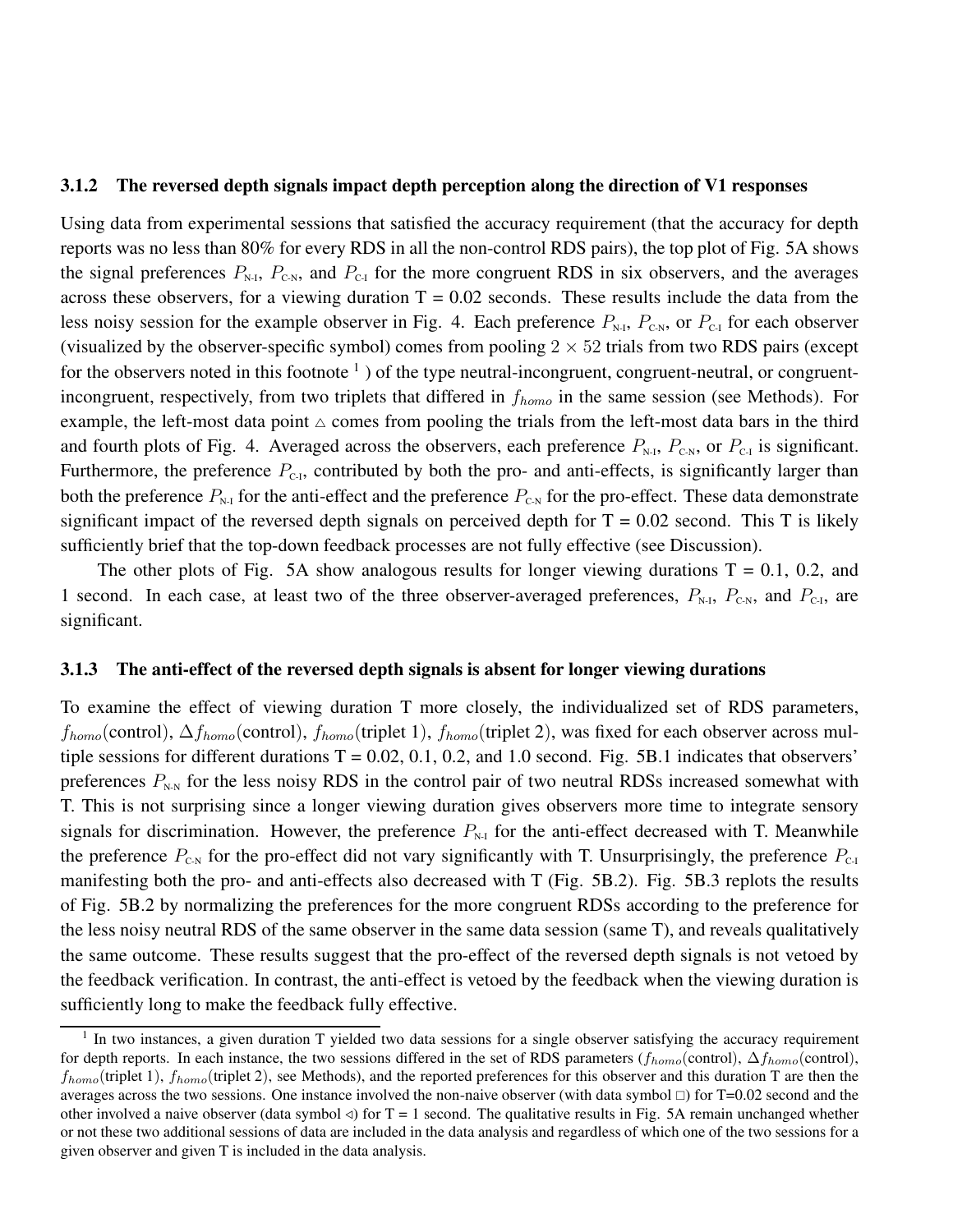#### 3.1.4 Reducing the dot size increases the anti-effect of the reversed depth signals

One might imagine that smaller stimulus dots could make it more difficult for top-down feedback to verify whether the binocularly corresponding dots in the actual inputs are matched rather than mismatched. If so, with smaller dots the feedback should be less likely to veto the reversed depth signals from the hetero-pairs of dots. Fig. 6, which is arranged as in Fig. 5, shows that this is indeed the case. When the dot size (its area) was reduced by a factor of four, by halving the side length of the square-shaped dot (while increasing the dot density by a factor of four), the pro-effect stayed unchanged whereas the anti-effect became stronger. Naturally, the  $P_{c1}$  manifesting both the pro- and the anti-effects also became stronger. Meanwhile, this dot size reduction did not cause any significant change in the control preference  $P_{N-N}$  for the less noisy RDS among two neutral RDSs in control trials, see Fig. 6B.1.

Qualitatively, a reduction in dot size has a very similar impact on the preferences to a reduction in the viewing duration. This is consistent with the idea that both manipulations made feedback verification less effective.



Figure 6: The anti-effect  $P_{N-1}$  of the reversed depth is stronger when the dot size in RDSs is smaller. This figure uses the same requirements on the accuracies for the depth order reports for data inclusion, the same observer visualization by data symbols, and the same plotting format as that in Fig. 5. All the error bars represent the standard errors of the observer averages. The stimulus dot density (dots/per unit image area) was scaled inversely to the area size of each dot to keep the image area covered by the dots statistically unchanged by dot size changes. All the non-neutral RDSs had  $f_{hetero} = 0.2$ .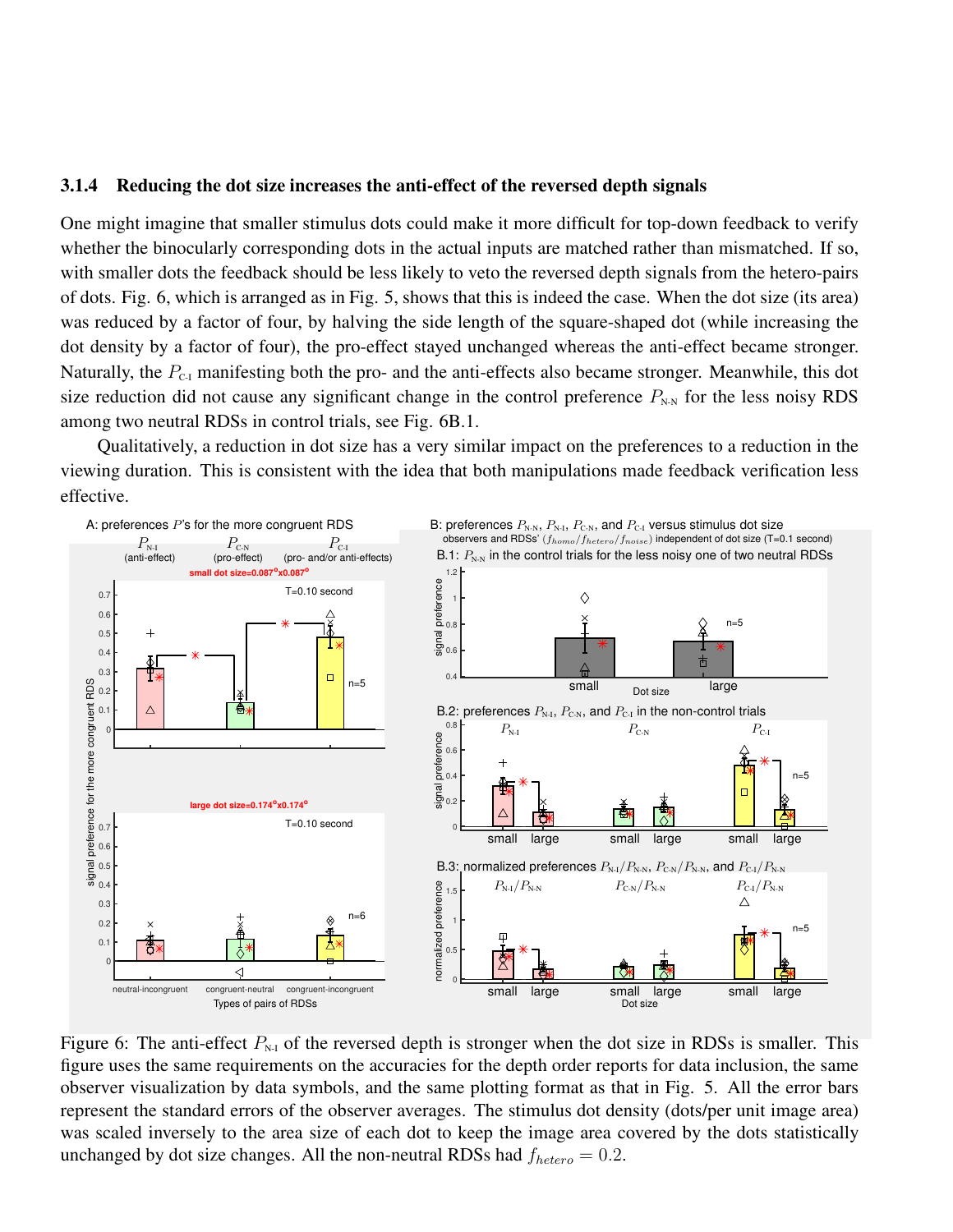## 3.2 Experiment 2: threshold  $f_{homo}$  amount of homo-pairs of dots needed to discriminate depth orders in RDSs

Experiment 2 assessed the effect of reversed depth signals by quantifying their impact on the minimum fraction  $f_{homo}$  of homo-pairs of dots needed in order to discriminate the depth order between the disk and the ring. We call this minimum fraction the threshold. Experiment 1 showed that reversed depth signals could increase or decrease the clarity of perceived depth when they were congruent or incongruent, respectively. If these superthreshold effects generalize to threshold level behavior in Experiment 2, then one expects that the reversed depth signals should decrease or increase the threshold  $f_{homo}$  when they are congruent or incongruent, respectively.

However, Fig. 4 suggests that the perceptual difference due to reversed depth signals was weak or absent when observers could not discriminate the depth order accurately. This was particularly so for T  $= 0.02$  second. Hence, if the threshold  $f_{homo}$  was not affected by reversed depth signals when T = 0.02 second, we could not be sure whether this would be because observers did not have sufficient viewing time to integrate the depth signals sufficiently. Experiment 2 improved over Experiment 1 by including an additional stimulus class: dynamic RDSs made of consecutive dichoptic image frames, each for 0.02 second, for a total duration of 0.2 second. Different dichoptic image frames within the 0.2 second depicted the same 3D scene (the disk and the ring with their respective disparities) using the same fractions  $f_{homo}$  and  $f_{hetero}$ of the homo- and hetero- pairs of dots for the RDS in the trial (see Methods). Meanwhile, the random set of stimulus dots in each frame was generated independent of the random set in any other frames (and frames in any other trials). If 0.02 second is too short a time to allow the feedback verification of the stimulus dots to occur before those dots were replaced by another random set of dots in the next dichoptic frame, then the veto of the reversed depth signals in the dynamic RDS would be less effective than that in a static RDS viewed for the same overall duration of  $T = 0.2$  second.

Threshold values of  $f_{homo}$  were obtained by the staircase procedure detailed in the Method section. During an experimental session, each trial showed a RDS which was randomly one of six  $(3 \times 2)$  types of RDSs ((neutral, congruent, or incongruent)  $\times$  (static or dynamic)). The central disk was randomly in front or behind the surrounding ring in each trial. In each trial, the observer had to provide a forced choice report whether the central disk was in front or behind the surrounding ring. The  $f_{homo}$  values for the six types of RDSs were adjusted in parallel and independently by a staircase method. Meanwhile,  $f_{hetero} = 0.3$  was fixed for all the non-neutral RDSs (except in very rare trials which were detailed in the Method section and not included for the threshold calculation). Figure 7 shows that indeed the thresholds  $f_{homo}$  were significantly lower when the RDS was congruent than when it was neutral. This is so for both the dynamic and static RDSs. However, the threshold  $f_{homo}$  was significantly larger in incongruent than in neutral RDSs only for the dynamic RDSs. Overall, the difference between the threshold  $f_{homo}$  for the incongruent RDSs and that for the congruent RDSs was significantly larger for the dynamic than the static RDSs. These results are in line with those in Fig. 5. In particular, the pro-effect is not affected by whether the RDS is dynamic or static, whereas the anti-effect is insignificant for the static RDS but significant for the dynamic RDS.

When the RDS is dynamic and congruent, Figure 7A shows that the threshold  $f_{homo}$  was close to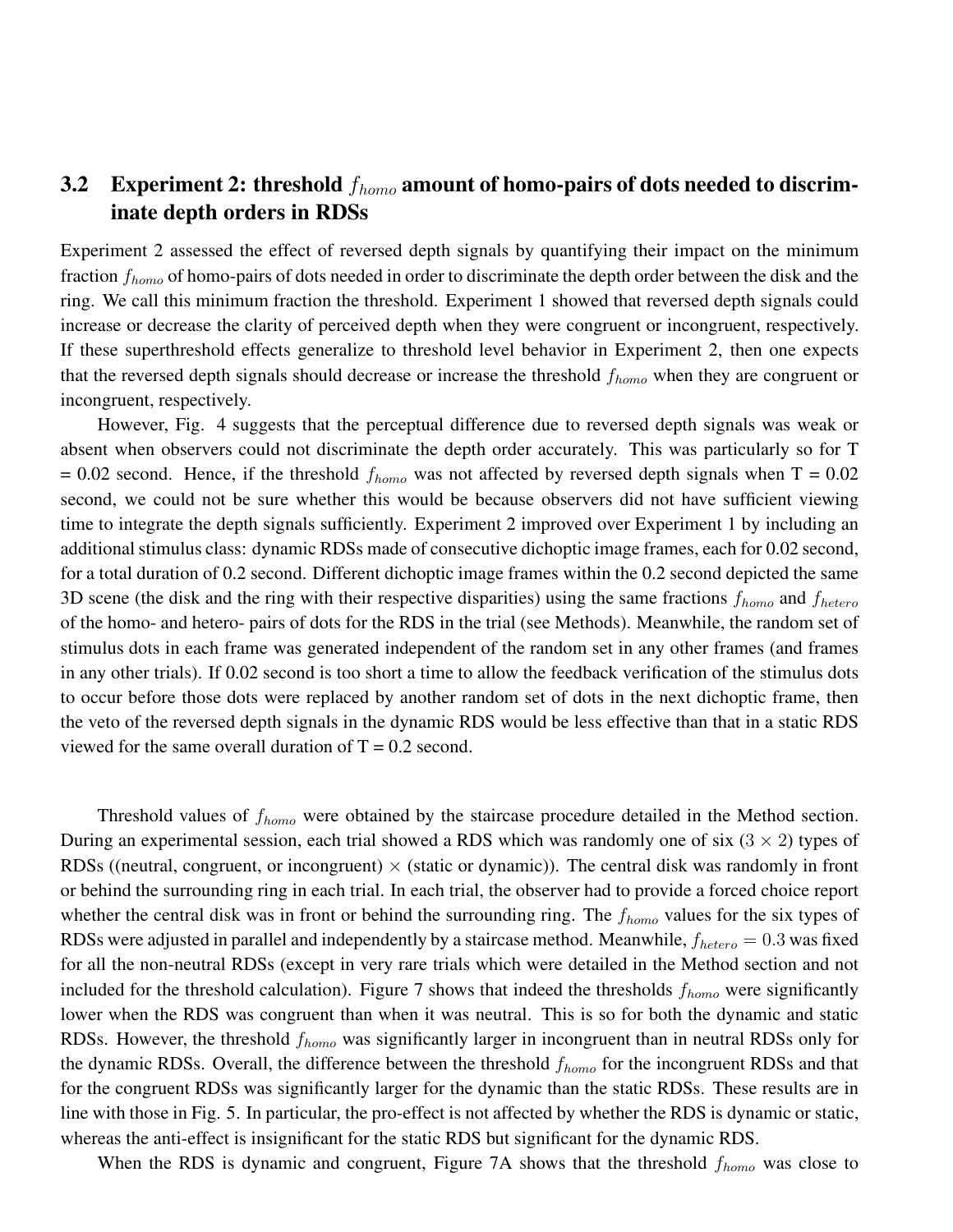

Figure 7: Threshold fraction  $f_{homo}$  of homo-pairs of dots needed to see the depth order of a RDS (viewed for 0.2 second in each trial of Experiment 2) varied with the congruency (incongruent, neutral, or congruent) of the RDSs, more so for the dynamic RDSs. A: this threshold, denoted as  $\theta$ , in  $n = 4$  observers obtained by a staircase method. In each trial, the RDS was randomly either static or dynamic (in which the set of random dots was replaced every 0.02 second by another, independently generated, set while keeping the other stimulus characters, including  $f_{homo}$ ,  $f_{hetero}$ , and  $f_{noise}$ , unchanged), and was randomly incongruent, neutral, or congruent. B: the difference  $\delta\theta$  between the threshold for non-neutral RDSs and that for neutral RDSs in A. C: the difference  $\Delta\theta$  between the threshold for incongruent RDSs and that for congruent RDSs in A. Definitions of the data symbols for individual observers are as in the previous figures. Each bar is the average of the corresponding quantities across the observers, the error bar is the standard error of this average. In B and C, a red '\*' on a data bar indicates that this observer-averaged quantity is significantly different from zero. A red '\*' between two same-colored bars linked by black lines indicates a significant difference (by paired t-test) between the two averages. All non-neutral RDSs had  $f_{hetero} = 0.3$ .

zero for two observers, implying that these two observers were seeing depth orders sufficiently well relying mostly or only on the reversed depth signals (i.e., with only very little normal depth signal). Hence, reversed depth could be visible in central vision, albeit perhaps at threshold level performance, using dynamics RDSs in which each frame duration is 0.02 second or shorter. This can be investigated further (Zhaoping, in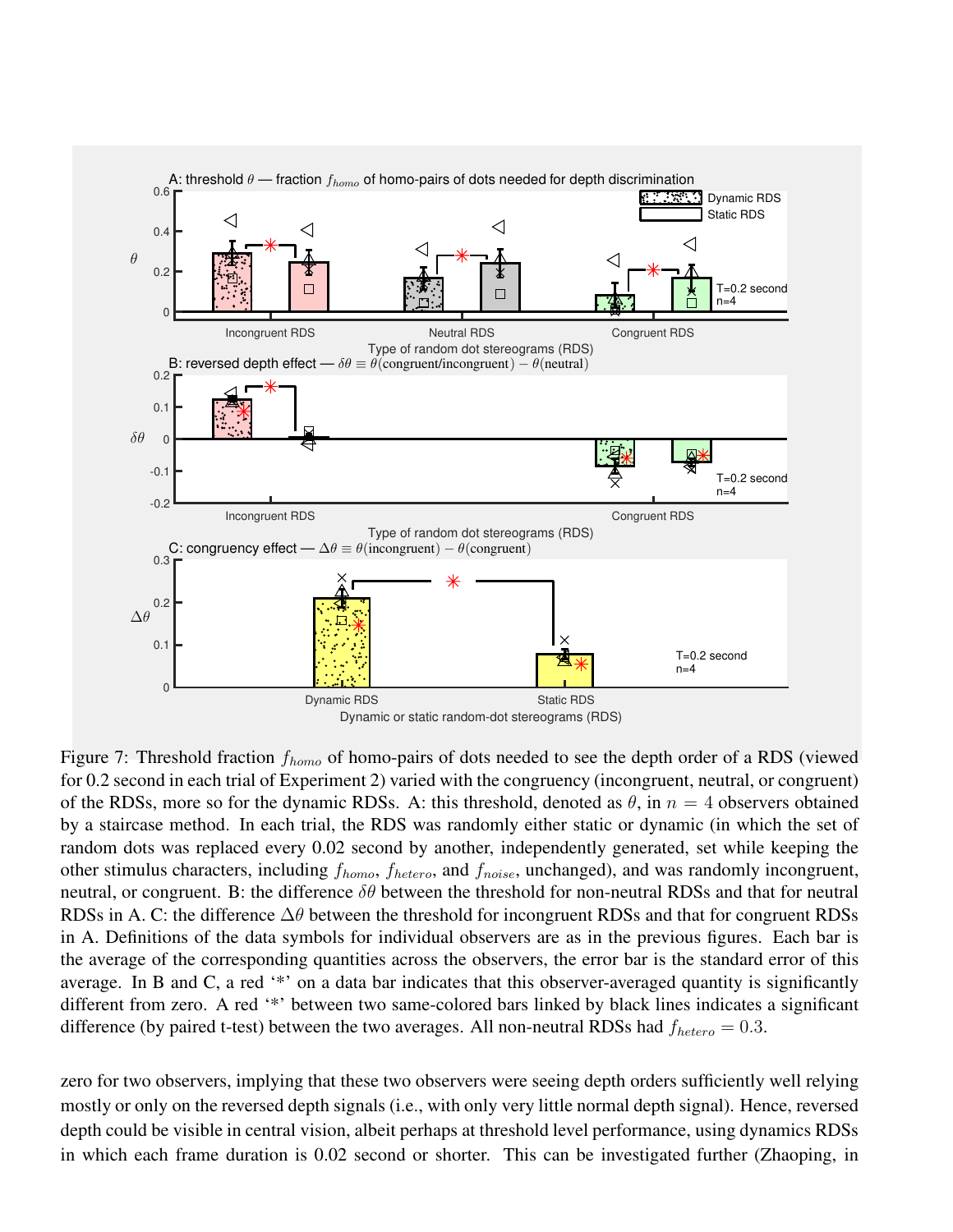preparation).

Interestingly, for neutral RDSs without any reversed depth signals, the threshold  $f_{homo}$  is lower in dynamic than static RDSs, see Figure 7A. Perhaps the degradation of the feedback verification also helped to mitigate the effect of noise.

# 4 Summary and Discussion

### 4.1 Summary of experimental findings

Contrary to the case in the peripheral visual field(Zhaoping and Ackermann, 2018), reversed depth signals from hetero-pairs of dots in random dot stereograms (RDSs) are typically invisible in the central visual field. Our study shows that, when these invisible reversed depth signals are mixed with normal depth signals from homo-pairs of dots in RDSs, they can impact the quality or strength of the perceived depth. Specifically, in a RDS made noisy by the presence of binocularly non-corresponding noise stimulus dots, the depth order associated with normal depth signals can be more clearly perceived when the reversed and normal depth signals agree on the depth order. This enhanced perceptual clarity was demonstrated (in Experiment 1) by comparing two noisy RDSs that have the same amount of normal depth signals and differ in the presence of the congruent reversed depth signals. Additionally (Experiment 2), the presence of the congruent reversed depth signals reduces the threshold amount of normal depth signals (i.e., the amount of homo-pairs of dots) needed in order to discriminate the depth order. When the reversed depth signals are incongruent such that they disagree with the normal depth signals on the depth order, they make the normal depth order less clearly perceived, but only when each RDS image was sufficiently brief. This is demonstrated in both Experiments 1 and 2 in manners analogous to that for the congruent signals. The pro-effect associated with congruent signals does not depend sensitively on the viewing duration of the RDS or the size of the stimulus dots. The anti-effect from the incongruent signals is reduced as the RDS viewing duration increases from 0.02 to 0.1 seconds and is eliminated by longer viewing durations; and it is enhanced when the RDSs have smaller dot sizes.

## 4.2 Support of the Feedforward-feedback-verify-reweight (FFVW) process for central vision

The experimental findings support the feedforward-feedback-verify-reweight (FFVW) process for visual inference(Zhaoping, 2019). Due to the attentional bottleneck which starts from V1's output, only a limited amount of visual input information is sent forward to higher visual areas(Zhaoping, 2019). In particular, information about the eye-of-origin of visual inputs and some spatial details of visual inputs are not sent forward. In ambiguous and noisy conditions, top-down feedback can aid visual recognition by querying for more information via the FFVW process. Such feedback verifies the perceptual hypotheses suggested by the feedforward signals from V1 by sending back the synthesized would-be inputs for each hypothesis and checking whether they match the actual sensory inputs. In ambiguous or noisy situations, typically multiple hypotheses are suggested by the feedforward signals. For example, a noisy RDS could send forward three possible hypotheses: (1) disk in front; (2) disk behind; and (3) no depth difference between the disk and the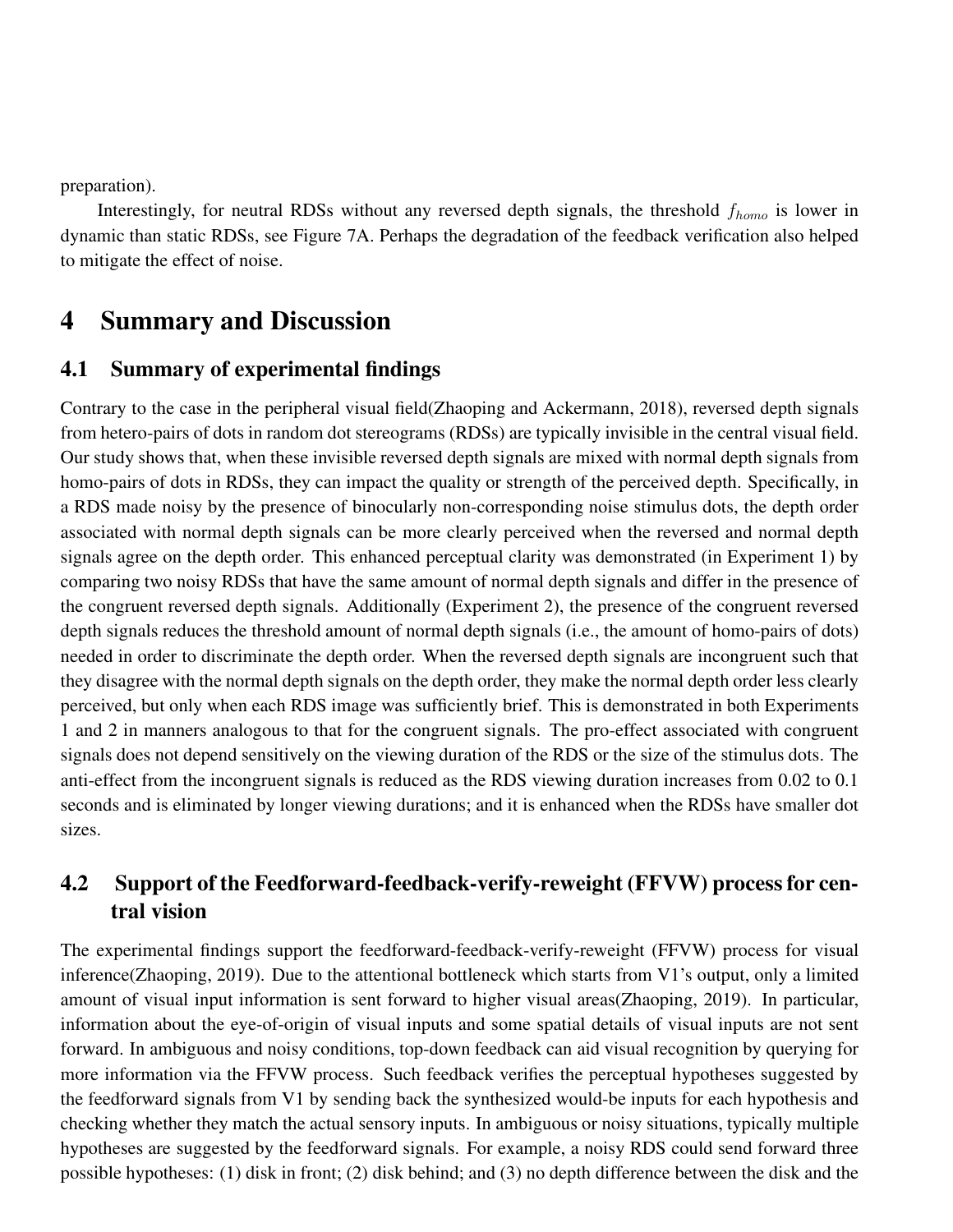ring, with three different weights according to the strengths and characteristics of V1's feedforward signals. The feedback verification and reweighting in FFVW modifies these three weights according to the match between the would-be inputs for each hypothesis and the actual inputs. When hetero-pairs and noise are the actual inputs (without homo-pairs), one feedforward hypothesis is the depth order, e.g., front, according to the reversed depth signals. Its would-be inputs are homo-pairs with a disparity opposite to that in the heteropairs of dots. These would-be inputs are synthesized according to our brain's internal model of the visual world. This internal model has likely learned from visual experience that an object in the world typically forms contrast-matched (e.g., homo-pairs), rather than contrast-reversed (e.g., hetero-pairs), images in the two eyes. Hence, the suggested depth order is vetoed by the feedback verification since the actual heteropairs and the would-be homo-pairs do not match. This veto diminishes the weight for this depth order, making it invisible to perception in the central vision. Peripheral vision can perceive this depth order by the reversed depth signals(Zhaoping and Ackermann, 2018) as predicted by CPD, due to a lack of feedback to veto the feedforward perceptual hypothesis.

When the sensory inputs additionally contain homo-pairs whose normal depth signals suggest the same depth order, e.g., front, as the reversed signals by the hetero-pairs, this is a congruent RDS. The would-be inputs in the feedback can find their matches in the homo-pairs in the sensory inputs. This match helps to confirm the initial feedforward depth order to make it perceptible. Equivalently, one may view the situation as follows. The homo-pairs evoke the feedforward hypothesis, e.g., front; the hetero-pairs evoke the same hypothesis, and the would-be inputs in the feedback find their matches in the homo-pairs to make this depth order perceptible. Would this make the hetero-pairs irrelevant as visual inputs because the reversed signals are redundant? The answer is negative according to our data. The perception of this depth order is clearer with the congruent hetero-pairs than the perception when the hetero-pairs of dots are replaced by noise dots. This implies that the reversed depth signals from the hetero-pairs are not treated as noise, but instead added to the normal depth signals from the homo-pairs to increase the feedforward weight for the common depth order. This enhanced feedforward weight leads to an enhanced weight at the eventual perceptual outcome, yielding the pro-effect (Fig. 3).

When the normal depth signals suggest a depth order, e.g., front, that is opposite to the depth order (e.g., back) suggested by the reversed depth signals, the RDS is incongruent. The feedforward signals from V1 to higher brain areas contain at least two conflicting hypotheses about the depth order: one is front; the other is back. The would-be inputs for the former can match well with the actual inputs of the homo-pairs, but the would-be inputs for the latter can match with neither the homo-pairs nor the hetero-pairs. Hence, the depth order (back) suggested by the reversed depth signals would be vetoed and made invisible perceptually. Our data for a static RDS viewed for longer than 0.1 second suggest that such a veto made the hetero-pairs of dots perceptually treated as if they were merely noise dots. For example, a disk in an incongruent RDS with 30% of its dots from homo-pairs, 30% from hetero-pairs and the rest from noise dots appeared in our data equivalent to a neutral RDS with 30% of its dots from homo-pairs and 70% from noise dots. However, when the viewing time was shorter (e.g., 0.02 second for a static RDS or for a single frame in a dynamic RDS), this incongruent RDS appeared in our data as being noisier, or less clear, than the neutral RDS in depth order perception. This is consistent with the idea that when there is insufficient time for the feedback in the FFVW process, the conflicting hypothesis of the depth order by the hetero-pairs is not effectively vetoed, enabling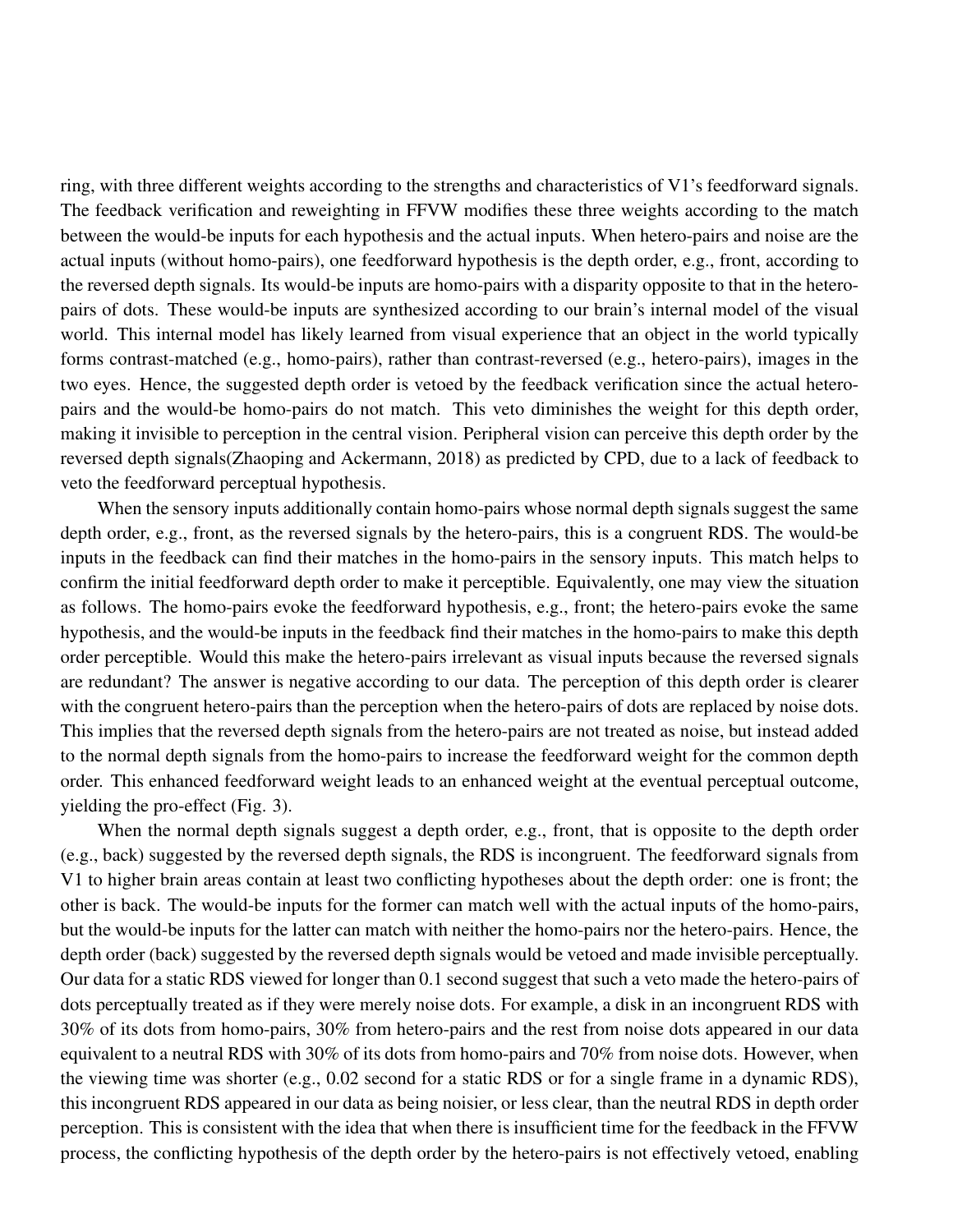it to compete with, and thus weaken, the normal depth order by the homo-pairs for perceptual outcome. This competition and weakening give rise to the anti-effect by the reversed depth signals (Fig. 3).

To veto the reversed depth order, the feedback verification in the FFVW process must have a sufficient spatial resolution to identify the contrast reversal between binocularly corresponding dots in the hetero-pairs. If so, smaller dots should make this verification more difficult, and thus the anti-effect of the reversed depth in an incongruent RDS should be stronger in RDSs with smaller dots. This is consistent with our data in Fig. 6. Meanwhile, this weakened verification does not affect the pro-effect by the reversed signals that are congruent. This is consistent with our data in Fig. 5 suggesting that the pro-effect is not significantly affected by more or less feedback enabled by a longer or shorter viewing duration.

Manipulating the viewing duration and dot size affected the anti-effect of the reversed depth signals while leaving the pro-effect more or less unchanged (see Fig. 5A, Fig. 6A, and Fig. 7B). This implies that the feedback verification in the FFVW process, when made effective, mainly or exclusively corrected the incongruent rather than the congruent part of the reversed depth signals fed forward from V1. This is a nonlinearity in the perceptual inference process: the erroneous reversed depth signals are utilized constructively when they are congruent with the perceptual outcome according to some other sensory inputs but ignored when they are incongruent. Such a nonlinearity is characteristic of analysis-by-synthesis computation, often seen in phenomena such as sensory filling-in and (modal or amodal) completion by input contexts(Zhaoping, 2014; Zhaoping and Jingling, 2008). This filling-in effect helps the binocular mismatch in the hetero-pairs to be disregarded or downplayed, while allowing the reversed depth signals generated by these pairs to boost the overall signal.

#### 4.3 Relation with previous works

### 4.3.1 Contrast-reversed simple stereograms or complex RDSs in the central and peripheral visual field

In the central visual field, humans can see disparity-defined veridical depth in simple contrast-reversed stereograms (when an item is bright in one eye and dark in the other eye) containing only one or a few items(Helmholtz, 1925; Cogan et al., 1995). They can also see the veridical depth in contrast-reversed RDSs when the dot density is much lower than those used in physiological experiments to evoke V1 responses(Cumming and Parker, 1997; Cumming et al., 1998) or those in the current study. These results suggest that human also have other cues, perhaps from vergence, that allow them to see the veridical depth in contrast-reversed stereograms, and presumably such cues are ineffective for dense contrast-reversed RDSs. Humans exhibit an apparent and weak perception of the reversed depth by small disparities in central vision when visual inputs are restricted to vertical gratings within a narrow spatial frequency band(Read and Eagle, 2000). It is likely that this perception is by using normal rather than reversed depth signals, since a dichoptic pair of one grating and its contrast-negative version by a disparity  $d$  less than half of the grating's wavelength  $\lambda$  is equivalent to another dichoptic pair of one grating and its contrast-matched version by a disparity  $d' = \lambda/2 - d$  in the opposite direction. Indeed, the perception of this reversed depth was reduced when the bandwidth of the grating was increased(Read and Eagle, 2000).

However, it has been known for many years that, in dense and contrast-reversed RDSs placed in the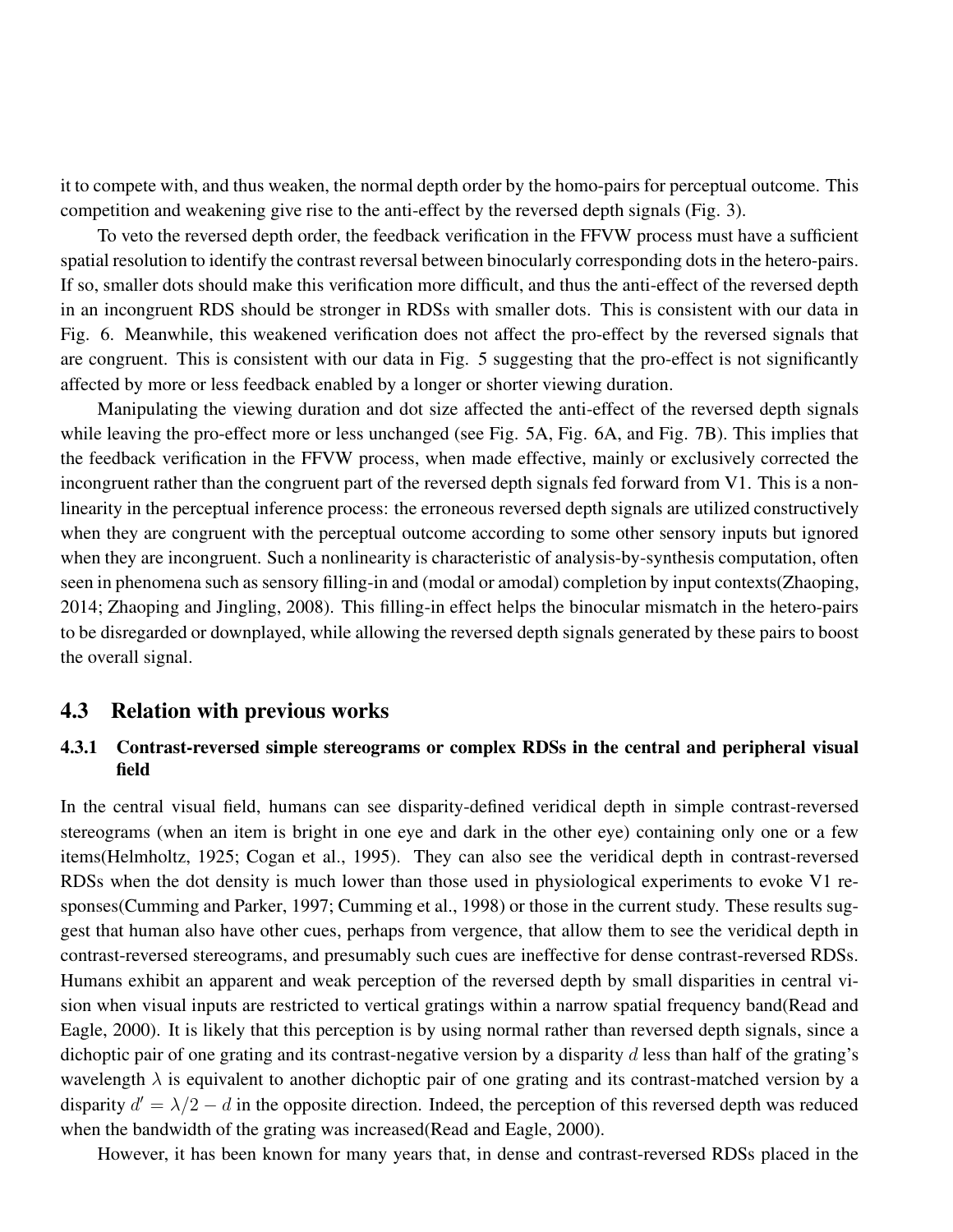central visual field, humans can perceive neither the veridical depth nor the reversed depth reported by V1 neurons(Cumming et al., 1998; Hibbard et al., 2014; Asher and Hibbard, 2018). Most of these observations were made using RDSs viewed for at least 0.1 second for each image frame. Neri et al. (1999) showed an indirect perceptual effect of the reversed depth signals by an aftereffect on the normal depth perception after adapting on contrast-reversed RDSs, and this aftereffect is in the direction as if the observers had adapted to normal depth signals congruent with the reversed depth signals.

In some previous reports(Doi et al., 2011, 2013; Aoki et al., 2017; Tanabe et al., 2008) of weak or moderate degrees of reversed depth perception, the depth surface was in fact centered around  $3^{\circ} - 5.5^{\circ}$ eccentricity rather than the fovea. Based on CPD, it is likely that at such eccentricities the top-down feedback verification is less effective, making the reversed signals more likely to be visible. Additionally, in various of these studies(Tanabe et al., 2008; Doi et al., 2013; Aoki et al., 2017), some stimuli were dynamic RDSs with each RDS image frame renewed every 0.023 second. As discussed in this paper, such a short duration is also likely to make the feedback in the FFVW process less effective. Zhaoping and Ackermann (2018) showed robust reversed depth perception using a disk centered at  $10.1^{\circ}$  eccentricity surrounded by a ring. Their RDSs were dynamic with a duration of 0.1 second (similar to that in Doi et al. (2011), but the RDSs were displayed using a mirror stereoscope rather than shutter-goggles). The reversed depth perception was robustly present at this eccentricity across various stimulus variations in the sizes of the dot, the disk, the ring, and the disparity step and in whether a gap was present between the disk and the ring. However, when the disk was centered around  $1.8^{\circ}$ -4.1° for the same observers, the reversed depth was not perceived (or too weak to reach significance)(Zhaoping and Ackermann, 2018). Inconsistencies between different reports on the presence or absence of the perception of the reversed depth in parafoveal vision has been noted previously(Hibbard et al., 2014)

However, none of these previous studies investigated reversed depth signals that are congruent with simultaneously presented normal depth signals.

#### 4.3.2 Neural mechanisms behind the generation and processing of reversed depth signals

Opposite disparity tuning curves to contrast-reversed dichoptic inputs can be understood in terms of the disparity energy model of V1 complex cells(Ohzawa et al., 1990; Qian, 1994; Cumming and Parker, 1997). A classic complex cell is made of a quadrature pair of two simple cells, each simple cell  $i = 1$  or 2 applies a dichoptic pair of filters,  $f_{i,l}(x)$  and  $f_{i,r}(x)$ , for the left and right eye's receptive fields, respectively, as a function of space x, to a dichoptic pair of visual inputs,  $I_l(x)$  and  $I_r(x)$ , for the two eyes. Let  $L_i \equiv$  $\int f_{i,l}(x)I_l(x)dx$  and  $R_i \equiv \int f_{i,r}(x)I_r(x)dx$ , the complex cell's output response is

$$
O \equiv (L_1 + R_1)^2 + (L_2 + R_2)^2 = L_1^2 + L_2^2 + R_1^2 + R_2^2 + 2L_1 \cdot R_1 + 2L_2 \cdot R_2 \tag{9}
$$

$$
\approx \text{ constant } + 2L_1 \cdot R_1 + 2L_2 \cdot R_2. \tag{10}
$$

The constant  $\approx L_1^2 + L_2^2 + R_1^2 + R_2^2$  arises from a quadrature structure between  $f_{1,l}/f_{1,r}$  and  $f_{2,l}/f_{2,r}$  (Qian, 1994; Qian and Mikaelian, 2000), and this constant is invariant to the disparity between inputs  $I_l(x)$  and  $I_r(x)$ . Consequently, the disparity tuning largely arises from  $2L_1 \cdot R_1 + 2L_2 \cdot R_2$ , which is effectively the correlation between the two monocular inputs through the lens of the receptive field filters. This correlation promptly inverts sign when one of the monocular image, e.g.,  $I_r(x)$ , inverts its contrast to make  $R_i \to -R_i$ ,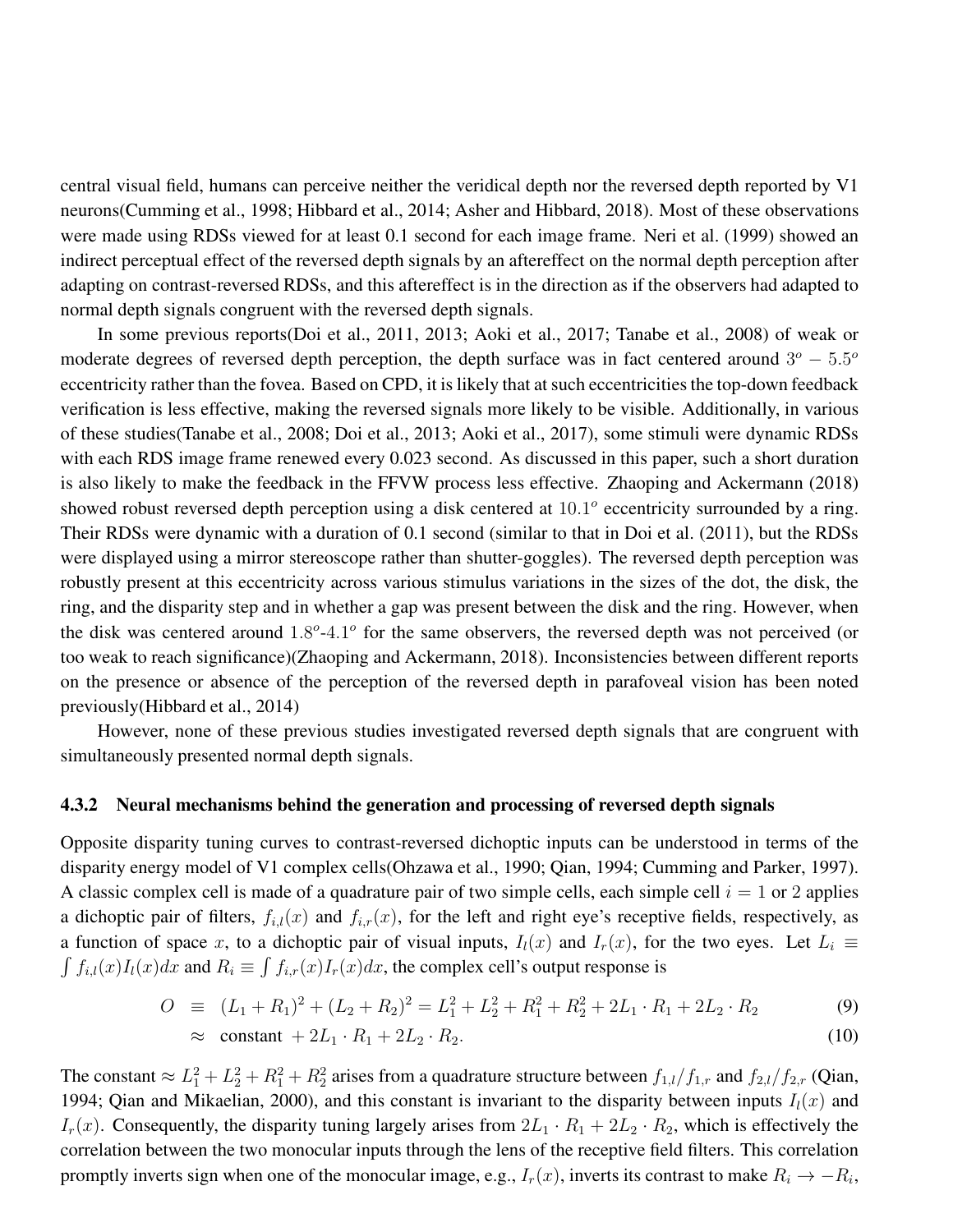so that, in the disparity tuning curve of the outcome  $O$  versus disparity, a peak or trough (for preferred or non-preferred disparity) becomes instead a trough or peak, respectively.

However, unlike cells excited by a contrast-matched stereogram, complex cells excited by a contrastreversed depth surface do not share a common preferred disparity(Read and Eagle, 2000; Asher and Hibbard, 2018). For example, if the contrast-reversed stereogram contains a near disparity, then the excited neurons prefer different far disparities, with some preferred disparities being further than others. This is because different V1 neurons prefer different spatial frequencies and the preferred disparities are to some degree scaled inversely with the preferred frequencies(Zhaoping, 2014). Hence, the activated neurons largely agree on the qualitative depth order, near or far, but not on the quantitative depth magnitude. Such V1 signals are sufficient for the task in the current and previous psychophysics studies, if they are well utilized by subsequent brain processes, although they are likely to make it difficult to perceive a coherent depth surface.

To contrast-reversed RDSs, neurons in higher visual area V4 of monkeys are much less tuned to disparity compared to V1 neurons(Tanabe et al., 2004). A similar hierarchy is observed in visual Wulst of owls, where neurons less tuned to disparity in contrast-reversed RDSs tend to have longer response latencies(Nieder and Wagner, 2001) (which suggests that these neurons might be at a location further downstream along the visual processing pathway). This hierarchical progression of the representation of depth signals does not indicate clearly whether the underlying processes involve any feedback. Meanwhile, some models(Lippert and Wagner, 2001) suggest that feedforward processes are sufficient for such a hierarchical representation of depth signals.

#### 4.3.3 Feedforward models of processing of the random dot stereograms

Various feedforward and phenomenological models have been suggested for depth or disparity processing. Specifically, these models use some linear and nonlinear transforms, such as filtering, squaring, rectification, and binocular matching, of the sensory input signals without involving feedback or recurrent processes. The outcomes of these feedforward transforms are used to model the neural or behavioral responses.

Henriksen et al. (2016) modified the classical energy model so that the responses of V1 complex cells is the square of the outcome O from the energy model in equation (9). This squaring of the O adds a nonlinear transform to the binocular correlation such that positive correlation (e.g., in homo-pairs) is weighted more than negative correlation (e.g., in hetero-pairs). They used this model to explain why V1 neurons' disparity tuning is weaker to contrast-reversed than contrast-matched RDSs, and why V1 cells remain weakly tuned to disparity in half-matched RDSs (that have 50% of the dots from homo-pairs and 50% from (incongruent) hetero-pairs) without reversing the disparity preference. They used this finding to explain human perception of normal depth orders in (incongruent) half-matched RDSs(Doi et al., 2011). We predict that disparity tuning in the V1 cells, and likely also in cells in higher visual areas, to half-matched RDSs should be stronger when responding to congruent rather than incongruent RDSs.

A stronger nonlinear operation than the squaring of  $O$  by Henriksen et al. (2016) is to apply a threshold rectification on the output  $O$  (in equation (9)) of the energy model(Lippert and Wagner, 2001; Nieder and Wagner, 2001). Equation (9) indicates that this threshold on the energy model outcome O is like a threshold on the binocular correlation (through the lens of the dichoptic receptive fields). When the threshold is such that the positive correlation from the homo-pairs is above the threshold whereas the negative correlation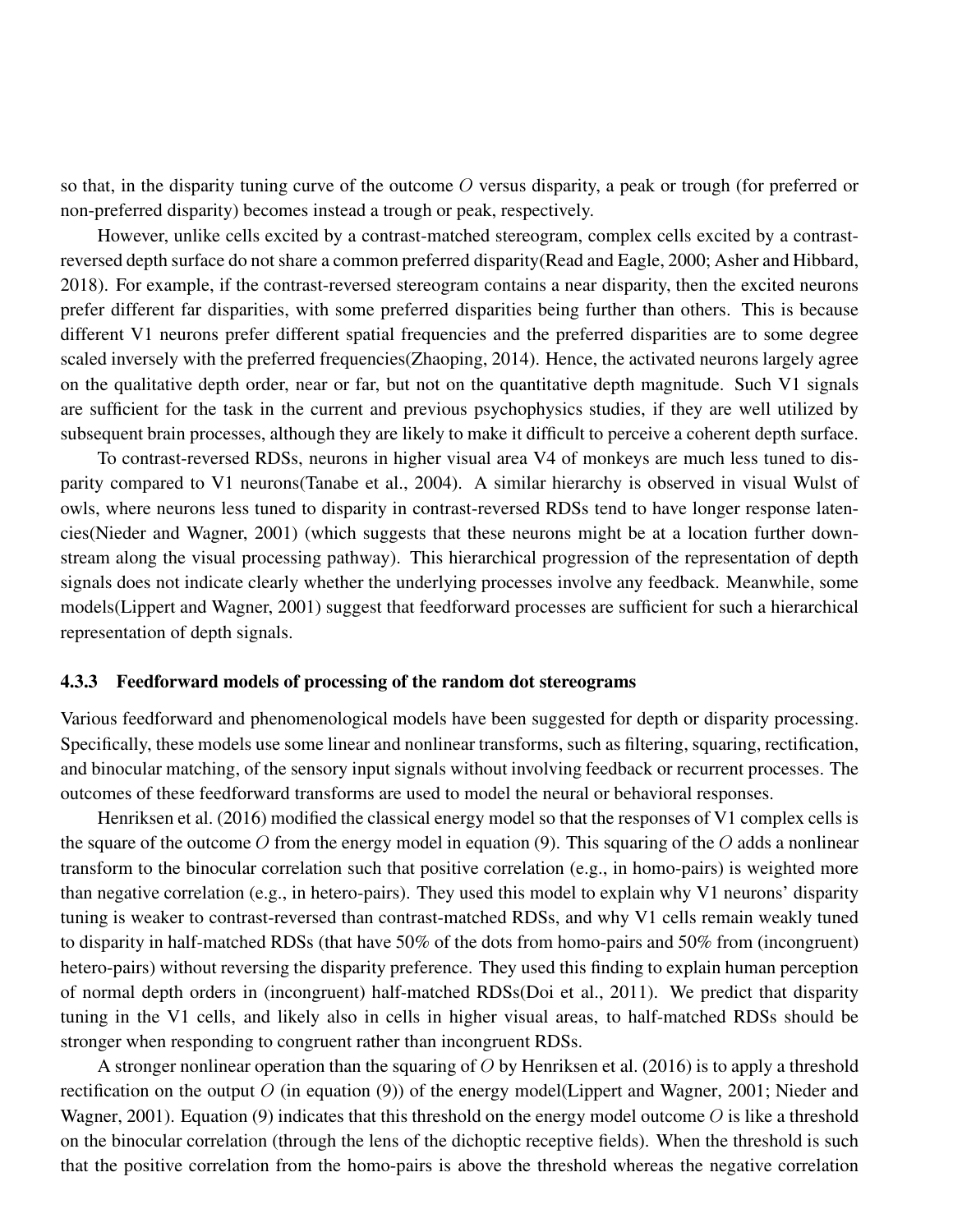from the hetero-pairs is below the threshold, this threshold energy model is then equivalent to the crossmatching model by Doi and Fujita (2014). When each dichoptic receptive field is small enough to contain no more than one stimulus dot in RDSs, the cross-matching model requires binocular matching of individual stimulus dots to activate depth signal detectors.

Instead of the *binocular correlation* only as suggested by the energy model, or the *binocular matching* only by the extreme cross-matching model, Doi et al. (2011) and Fujita and Doi (2016) proposed that depth perception arises from a weighted summation of these two mechanisms. To explain their behavioral data(Doi et al., 2011, 2013), the two weights for the two mechanisms are required to be adjusted to suit different input conditions. In particular, the weights for the correlation and matching mechanisms are increased and decreased, respectively, for inputs that are more transient (or of higher temporal frequency) or having a larger magnitude of disparity steps.

Asher and Hibbard (2018) analyzed the first- and second-order mechanisms for depth processing. The first order mechanism is defined as in the disparity energy model in equation (9). The second order mechanism is the same as the first order mechanism except that the two monocular input images,  $I_l$  and  $I_r$ , are images of spatial (band-pass filtered) luminance contrast rather than the original input luminance images. The structure of the second-order mechanism is motivated by observations showing that normal depth can be perceived behaviorally and detected by neurons (with disparity tuning) in cat area 18 when the underlying binocular matching was based on envelops of luminance contrast rather than luminance(Wilcox and Hess, 1996; Tanaka and Ohzawa, 2006). The normal (non-reversed) depth perception in simple contrast-reversed stereograms with a few object items in the image(Cogan et al., 1995) can be viewed as a special case of this. Contrast-matched and contrast-reversed stereograms appear the same to the second-order mechanism, which is thus very different from binocular matching. Asher and Hibbard (2018) explained that humans cannot perceive depth in a contrast-reversed RDS since the reversed depth from the first-order mechanism and the normal depth from the second-order mechanism conflict. Noting that the second-order process is stronger in central vision, they explained the finding(Zhaoping and Ackermann, 2018) that reversed depth is perceived peripherally but not centrally. Through their model, our congruent RDSs should evoke stronger first-order normal depth signal and weaker second-order normal depth signal, whereas our incongruent RDS should evoke weaker first-order normal depth sigal and stronger second order normal depth signal.

#### 4.3.4 Feedback processes for depth perception

Our finding that the perceptual impact of the reversed depth signals depends on the viewing duration suggests that feedforward processes alone is insufficient. Feedback in the FFVW process helps us to make sense of the dependence on the temporal (viewing duration) and spatial (dot size) characters of the inputs, without evoking additional free parameters to adjust the relative weights between multiple phenomenological mechanisms to explain a diversity of data.

Our inferences about the top-down feedback processes in depth perception are consistent with that implied by neurophysiological data involving noisy RDSs and behaving monkeys(Nienborg and Cumming, 2009). Note, though, that depth noise in this monkey study was induced by temporal fluctuations of the disparity of a RDS surface, rather than using monocular noise as in our stimulus. The monocular noise dots in one eye can accidentally match monocular noise or even signals from the other eye. These accidental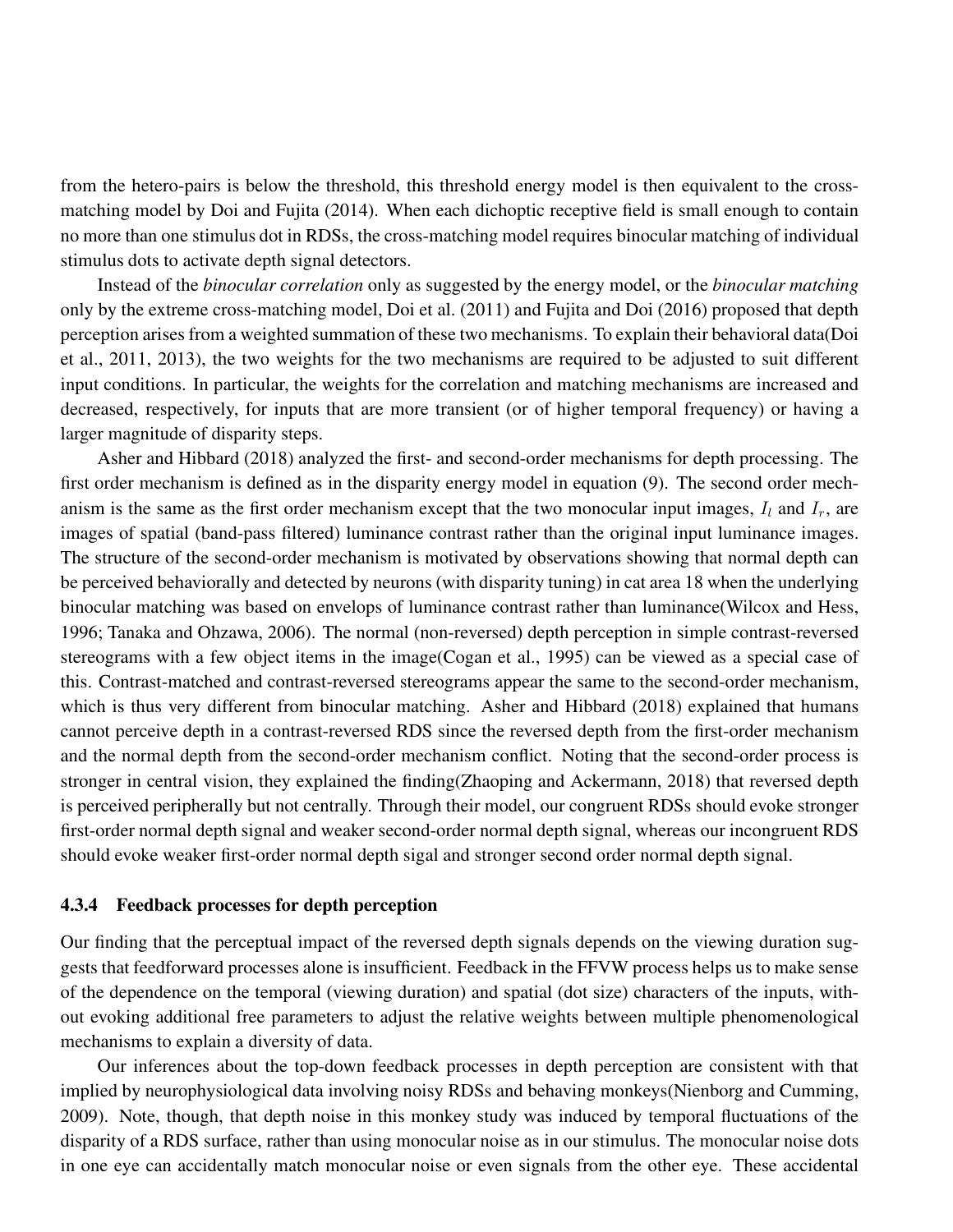matches generate ghost depth signals, which were perceptually visible to our observers given a sufficiently long viewing duration. In this sense, our noisy RDS is analogous to the noisy motion signals used in coherent motion direction discrimination task in some monkey studies(Britten et al., 1996).

The choice of 0.02 seconds in the current study as an ultra-short presentation duration which would reduce the effect of the feedback verification was motivated by a  $\sim$  30 – 40 ms latency between the feedforward and feedback components in visual cortical areas of monkeys. These components are identified by examining the temporal evolution of neural responses and their relationship with the visual inputs versus the task requirements(Chen et al., 2014, 2017; Yan et al., 2018) and by microstimulation studies in monkey visual cortex(Klink et al., 2017). In challenging visual discrimination of a brief visual target, a subsequent visual object, whose contour is close to that of the target, greatly impairs discrimination when presented 45 ms after the target's onset(Enns and Di Lollo, 1997). Assuming that this impairment, called object substitution, is due to a disruption of feedback verification by the subsequent visual input, its temporal character suggests a feedback latency similar to that by the monkey studies.

#### 4.3.5 Binocular opponency processing

Processing of contrast-reversed RDSs by V1 and subsequent brain areas is another example of brain's computation with binocular opponency signals, or binocular differencing signals, defined as the difference between the left eye's input and the right eye's input. Up to the second-order, or pair-wise, correlation, these opponency signals form an independent information channel from the binocular summation channel via an efficient encoding of visual inputs(Li and Atick, 1994), and this encoding is manifested in V1's neural receptive fields. This opponency channel has been demonstrated recently by showing that visual adaptation to the opponency signal gives aftereffects in visual perception of motion(May et al., 2012), tilt(May and Zhaoping, 2016), and even faces(May and Zhaoping, 2019). Disparity tuning of V1 neurons comes from multiplexing the binocular summation and binocular opponency signals(Zhaoping, 2014). Thus, adapting to the binocular opponent signals also leads to aftereffects in perceived depth(Kingdom et al., 2020). Spatial contrast in this opponency signal can be very salient, attracting attention and gaze shifts(Zhaoping, 2008), and contrast-reversed RDSs can lead to a fast vergence response(Masson et al., 1997). The CPD hypothesis was partly motivated by the observation that this opponency signal is downplayed in visual perception more strongly in the central rather than the peripheral visual field(Zhaoping, 2017). The current study reveals additional ways to allow this opponency signal to contribute to perception, particularly in congruent RDSs.

### 4.4 Conclusion

In summary, hetero-pairs of dots across two eyes provide a rich opportunity to study feedforward and feedback processes in central vision. The current study uses them to test the Feedforward-Feedback-VerifyreWeight (FFVW) processes of visual inference. Although reversed depth signals evoked by hetero-pairs of dots in dense RDSs are typically invisible in central vision, they can impact depth perception in congruent and incongruent RDSs. They make depth surfaces in noisy RDSs more clearly perceived when they are congruent with the depth signals from homo-pairs of dots. However, when they are incongruent, they also make these depth surfaces less clearly perceived, but only when the RDSs are transiently presented to avoid the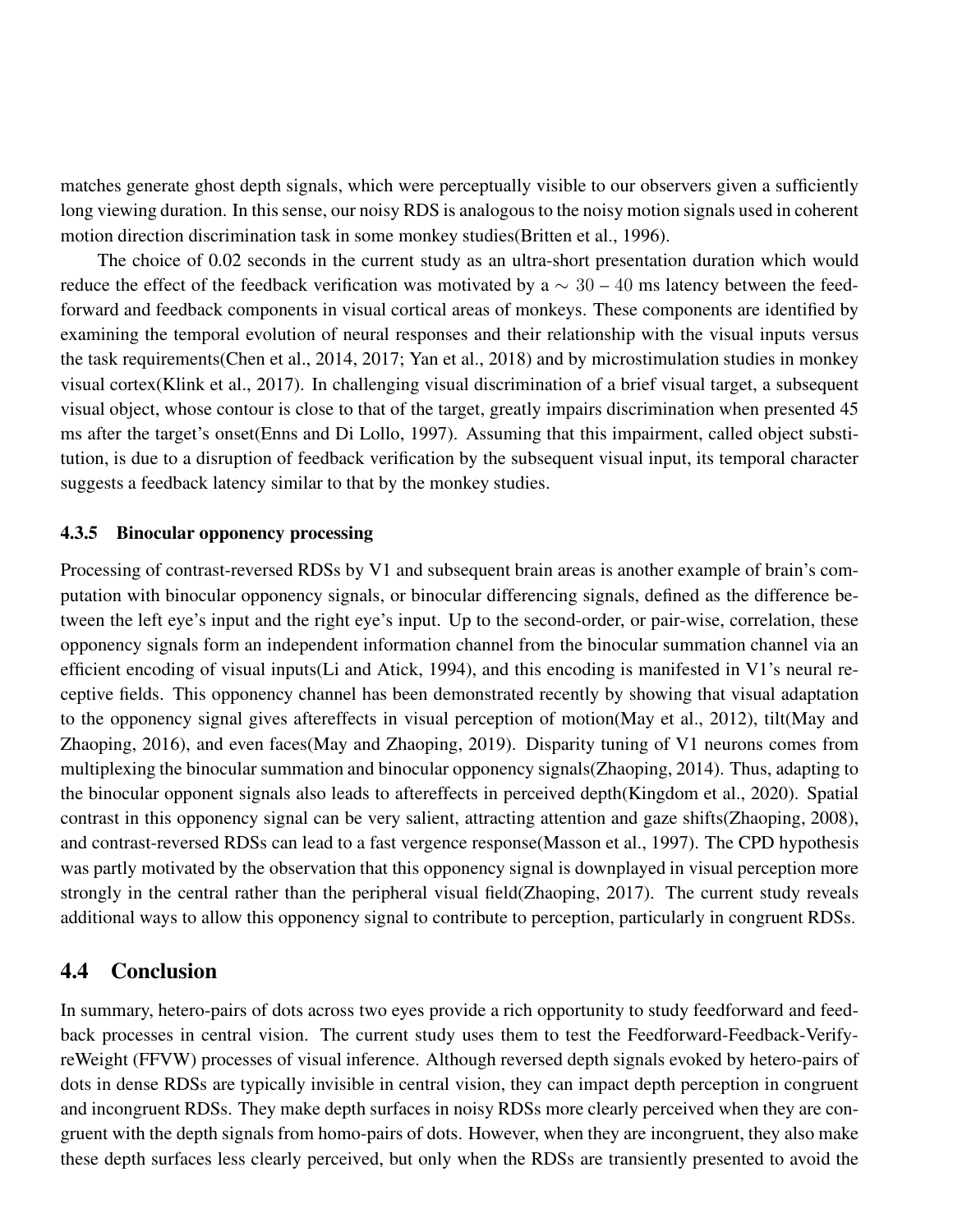feedback veto in the FFVW process. Making the stimulus dots smaller increases the negative impact by the incongruent RDSs, consistent with the FFVW. The asymmetry between congruent and incongruent sensory inputs for perception reveals a constructive nonlinearity in the analysis-by-synthesis nature of the feedback component in the FFVW process. This constructive nonlinearity is akin to filling-in and visual completion when imperfect sensory signals are sufficiently adequate. The findings in this study should motivate future investigations to test FFVW further and reveal the underlying neural mechanisms and their perceptual consequences.

Acknowledgement: This work was supported by fundings from the Max Planck Society and University of Tübingen.

# References

- Anstis, S. (1970). Phi movement as a subtraction process. *Vision research*, 10(12):1411–IN5.
- Aoki, S. C., Shiozaki, H. M., and Fujita, I. (2017). A relative frame of reference underlies reversed depth perception in anticorrelated random-dot stereograms. *Journal of Vision*, 17(12):17–17.
- Asher, J. M. and Hibbard, P. B. (2018). First-and second-order contributions to depth perception in anticorrelated random dot stereograms. *Scientific reports*, 8(1):1–19.
- Britten, K., Newsome, W., Shadlen, M., Celebrini, S., and Movshon, J. (1996). A relationship between behavioral choice and the visual responses of neurons in macaque MT. *Visual Neuroscience*, 13:87–100.
- Carpenter, G. and Grossberg, S. (1987). Art 2: Self-organization of stable category recognition codes for analog input patterns. *Applied Optics*, 26(23):4919–4930.
- Chen, M., Yan, Y., Gong, X., Gilbert, C. D., Liang, H., and Li, W. (2014). Incremental integration of global contours through interplay between visual cortical areas. *Neuron*, 82(3):682–694.
- Chen, R., Wang, F., Liang, H., and Li, W. (2017). Synergistic processing of visual contours across cortical layers in V1 and V2. *Neuron*, 96(6):1388–1402.
- Cogan, A. I., Kontsevich, L. L., Lomakin, A. J., Halpern, D. L., and Blake, R. (1995). Binocular disparity processing with opposite-contrast stimuli. *Perception*, 24(1):33–47.
- Crick, F. and Koch, C. (1995). Are we aware of neural activity in primary visual cortex? *Nature*, 375(6527):121–3.
- Cumming, B. G. and Parker, A. J. (1997). Responses of primary visual cortical neurons to binocular disparity without depth perception. *Nature*, 389(6648):280–287.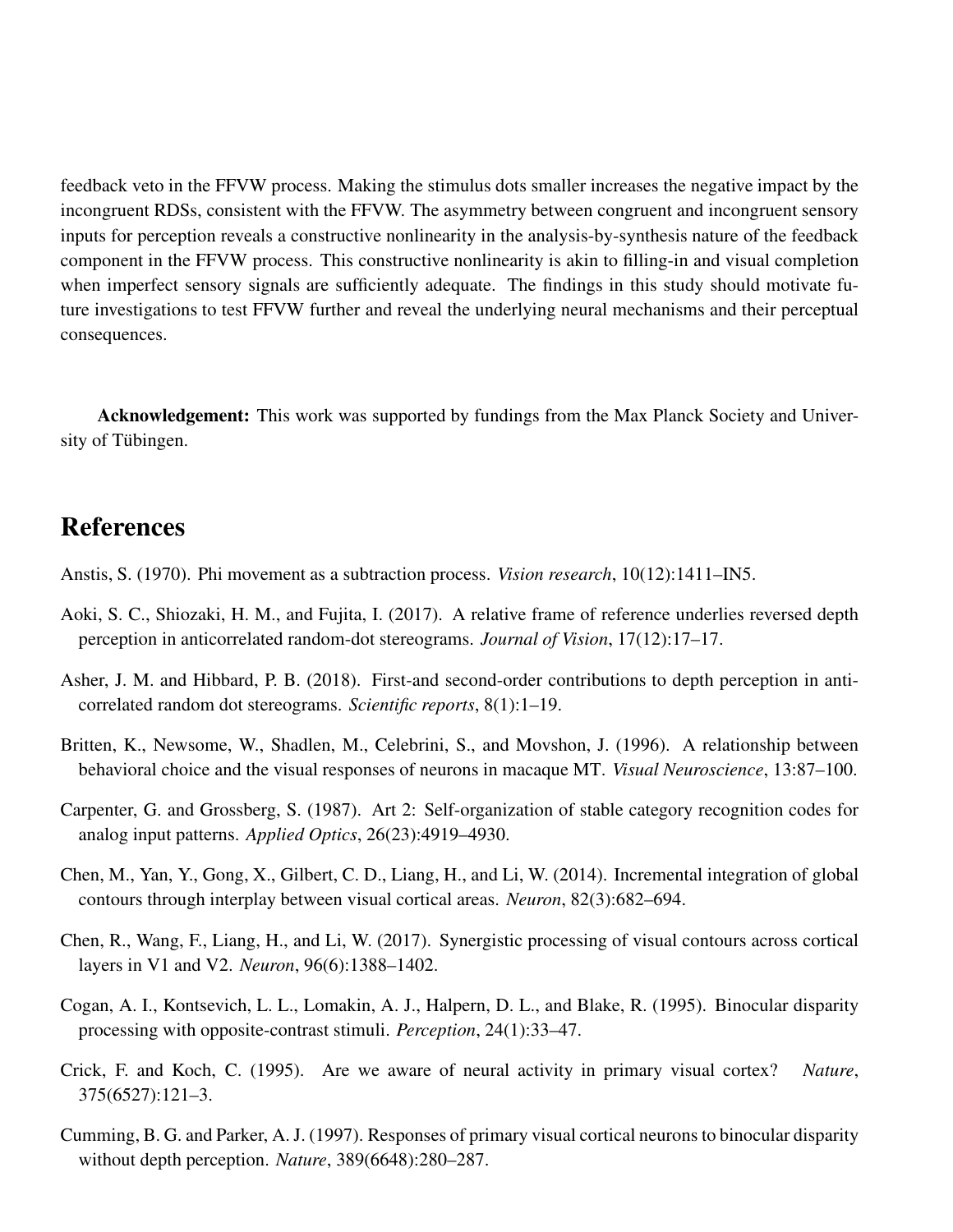- Cumming, B. G., Shapiro, S. E., and Parker, A. J. (1998). Disparity detection in anticorrelated stereograms. *Perception*, 27(11):1367–1377.
- Doi, T. and Fujita, I. (2014). Cross-matching: a modified cross-correlation underlying threshold energy model and match-based depth perception. *Frontiers in computational neuroscience*, 8:127.
- Doi, T., Takano, M., and Fujita, I. (2013). Temporal channels and disparity representations in stereoscopic depth perception. *Journal of Vision*, 13(13):26–26.
- Doi, T., Tanabe, S., and Fujita, I. (2011). Matching and correlation computations in stereoscopic depth perception. *Journal of Vision*, 11(3):1.
- Enns, J. T. and Di Lollo, V. (1997). Object substitution: A new form of masking in unattended visual locations. *Psychological science*, 8(2):135–139.
- Fujita, I. and Doi, T. (2016). Weighted parallel contributions of binocular correlation and match signals to conscious perception of depth. *Philosophical Transactions of the Royal Society B: Biological Sciences*, 371(1697):20150257.
- Helmholtz, H. v. (1925). *Physiological Optics (translated by J P C Southall)*. New York: Optical Society of America, Dover Press.
- Henriksen, S., Read, J. C., and Cumming, B. G. (2016). Neurons in striate cortex signal disparity in halfmatched random-dot stereograms. *Journal of Neuroscience*, 36(34):8967–8976.
- Hibbard, P. B., Scott-Brown, K., Haigh, E., and Adrain, M. (2014). Depth perception not found in human observers for static or dynamic anti-correlated random dot stereograms. *PLoS One*, 9(1):e84087.
- Julesz, B. (1971). Foundations of cyclopean perception. *University of Chicago Press*.
- Kingdom, F. A., Yared, K.-C., Hibbard, P. B., and May, K. A. (2020). Stereoscopic depth adaptation from binocularly correlated versus anti-correlated noise: Test of an efficient coding theory of stereopsis. *Vision Research*, 166:60–71.
- Klink, P. C., Dagnino, B., Gariel-Mathis, M.-A., and Roelfsema, P. R. (2017). Distinct feedforward and feedback effects of microstimulation in visual cortex reveal neural mechanisms of texture segregation. *Neuron*, 95(1):209–220.
- Li, Z. and Atick, J. J. (1994). Efficient stereo coding in the multiscale representation. *Network: Computation in Neural Systems*, 5(2):157–174.
- Lippert, J. and Wagner, H. (2001). A threshold explains modulation of neural responses to opposite-contrast stereograms. *Neuroreport*, 12(15):3205–3208.
- MacKay, D. (1956). Towards an information flow model of human behavior. *British Journal of Psychology*, 47(1):30–43.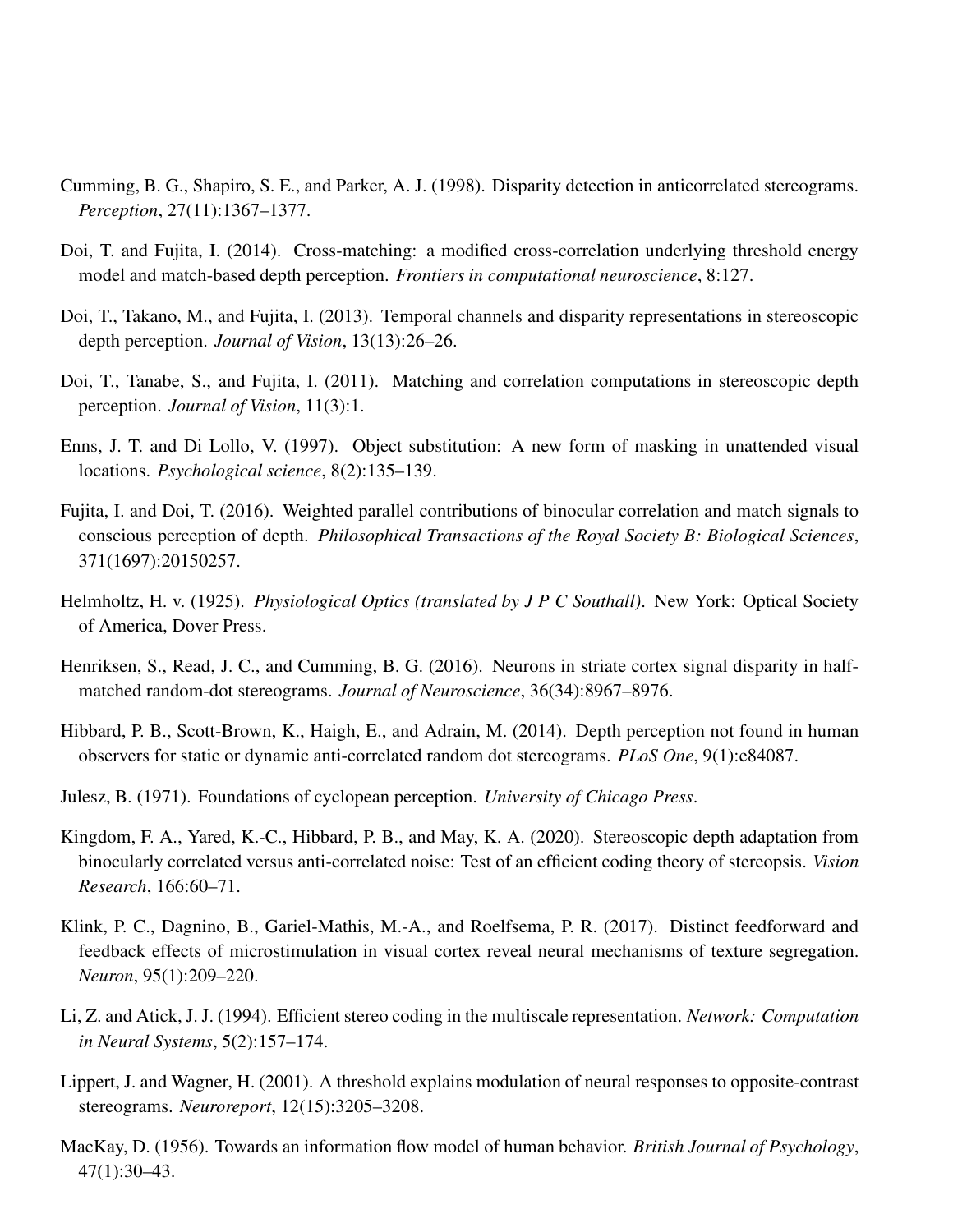- Masson, G., Busettini, C., and Miles, F. (1997). Vergence eye movements in response to binocular disparity without depth perception. *Nature*, 389(6648):283–286.
- May, K., Zhaoping, L., and Hibbard, P. (2012). Perceived direction of motion determined by adaptation to static binocular images. *Current Biology*, 22:28–32.
- May, K. A. and Zhaoping, L. (2016). Efficient coding theory predicts a tilt aftereffect from viewing untilted patterns. *Current Biology*, 26(12):1571–1576.
- May, K. A. and Zhaoping, L. (2019). Face perception inherits low-level binocular adaptation. *Journal of vision*, 19(7):7–7.
- Neri, P., Parker, A. J., and Blakemore, C. (1999). Probing the human stereoscopic system with reverse correlation. *Nature*, 401(6754):695–698.
- Nieder, A. and Wagner, H. (2001). Hierarchical processing of horizontal disparity information in the visual forebrain of behaving owls. *Journal of Neuroscience*, 21(12):4514–4522.
- Nienborg, H. and Cumming, B. G. (2009). Decision-related activity in sensory neurons reflects more than a neuron's causal effect. *Nature*, 459(7243):89–92.
- Ohzawa, I., DeAngelis, G., and Freeman, R. (1990). Stereoscopic depth discrimination in the visual cortex: neurons ideally suited as disparity detectors. *Science*, 249(4972):1037–1041.
- Qian, N. (1994). Computing stereo disparity and motion with known binocular cell properties. *Neural Computation*, 6(3):390–404.
- Qian, N. and Mikaelian, S. (2000). Relationship between phase and energy methods for disparity computation. *Neural Computation*, 12(2):279–292.
- Read, J. C. and Eagle, R. A. (2000). Reversed stereo depth and motion direction with anti-correlated stimuli. *Vision research*, 40(24):3345–3358.
- Tanabe, S., Umeda, K., and Fujita, I. (2004). Rejection of false matches for binocular correspondence in macaque visual cortical area v4. *Journal of Neuroscience*, 24(37):8170–8180.
- Tanabe, S., Yasuoka, S., and Fujita, I. (2008). Disparity-energy signals in perceived stereoscopic depth. *Journal of vision*, 8(3):22–22.
- Tanaka, H. and Ohzawa, I. (2006). Neural basis for stereopsis from second-order contrast cues. *Journal of Neuroscience*, 26(16):4370–4382.
- Wilcox, L. M. and Hess, R. F. (1996). Is the site of non-linear filtering in stereopsis before or after binocular combination? *Vision Research*, 36(3):391–399.
- Yan, Y., Zhaoping, L., and Li, W. (2018). Bottom-up saliency and top-down learning in the primary visual cortex of monkeys. *Proceedings of the National Academy of Sciences*.